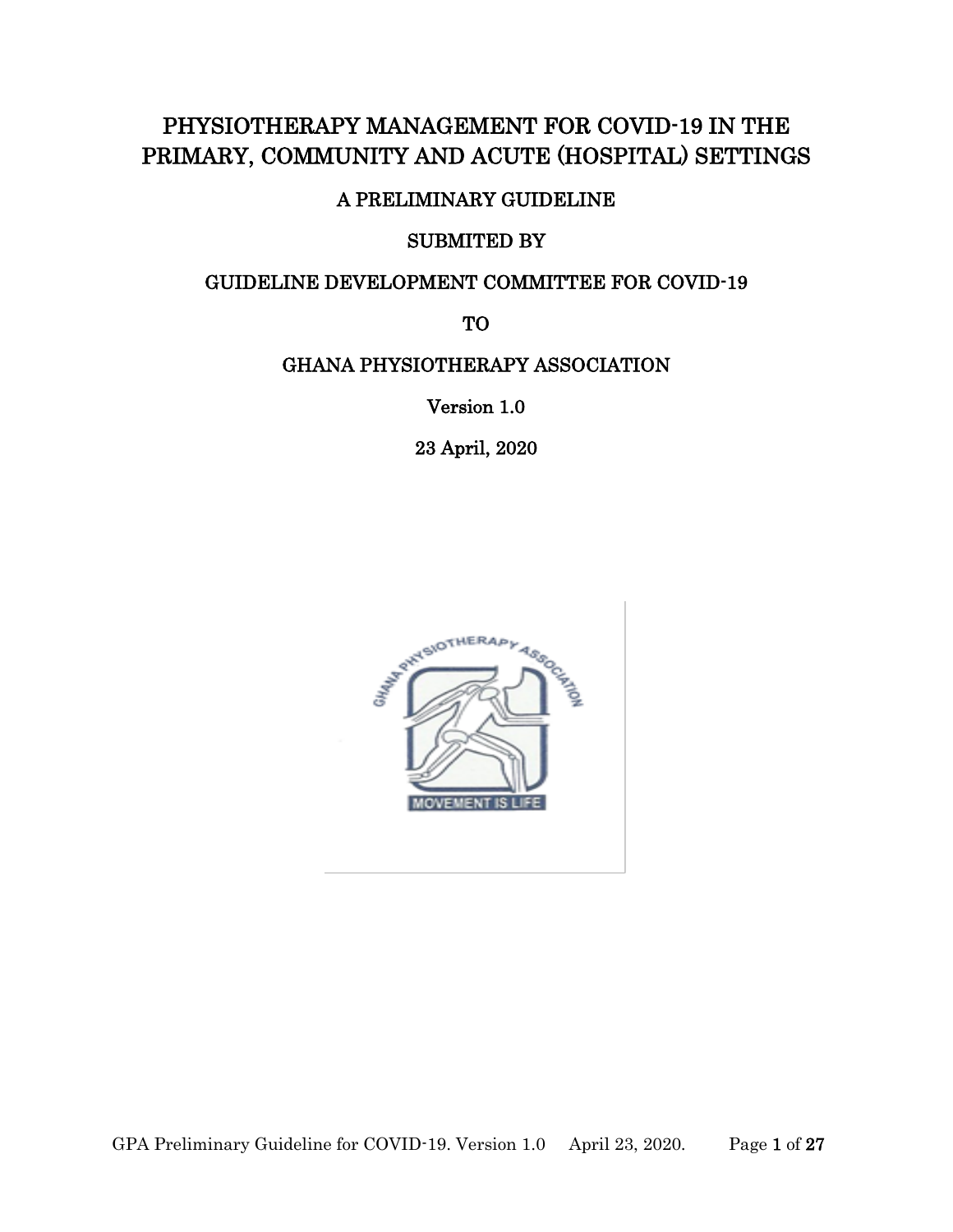# APPOINTED COMMITTEE MEMBERS

| Name                              | Qualification   | Title and Affiliations               |
|-----------------------------------|-----------------|--------------------------------------|
| Ajediran Idowu Bello              | PT, PhD, FNPC   | Associate Professor & Committee      |
|                                   |                 | Chair-Orthopaedic/Musculoskeletal    |
|                                   |                 | Physiotherapist & Course Instructor  |
|                                   |                 | (for Respiratory Physiotherapy,      |
|                                   |                 | <b>Graduate Entry Medical</b>        |
|                                   |                 | Programme, UGMS). Department of      |
|                                   |                 | Physiotherapy, University of Ghana.  |
| Gifty Gyamah Nyante (Mrs)         | PT, PhD, RM, RN | Lecturer and Course Instructor (for  |
|                                   |                 | Cardiopulmonary Physiotherapy) -     |
|                                   |                 | Department of Physiotherapy,         |
|                                   |                 | University of Ghana.                 |
| Mary Wetani Agoriwo (Ms)          | PT, MSc         | <b>Assistant Lecturer and Neuro-</b> |
|                                   |                 | Rehabilitation Physiotherapist.      |
|                                   |                 | Department of Physiotherapy &        |
|                                   |                 | Rehabilitation Sciences, University  |
|                                   |                 | of Health and Allied Health          |
|                                   |                 | Sciences, Ho.                        |
| Stella Elikplim Lawerteh (Flt Lt) | PT, BSc, PGDip  | Senior Physiotherapist and Clinical  |
|                                   |                 | Instructor-Department of             |
|                                   |                 | Physiotherapy, 37 Military Hospital, |
|                                   |                 | Accra.                               |
| Hosea Boakye (Mr)                 | PT, BSc, CKTP   | Senior Physiotherapist & Clinical    |
|                                   |                 | Instructor/Ag. Head, Department of   |
|                                   |                 | Physiotherapy, LEKMA Hospital,       |
|                                   |                 | Accra.                               |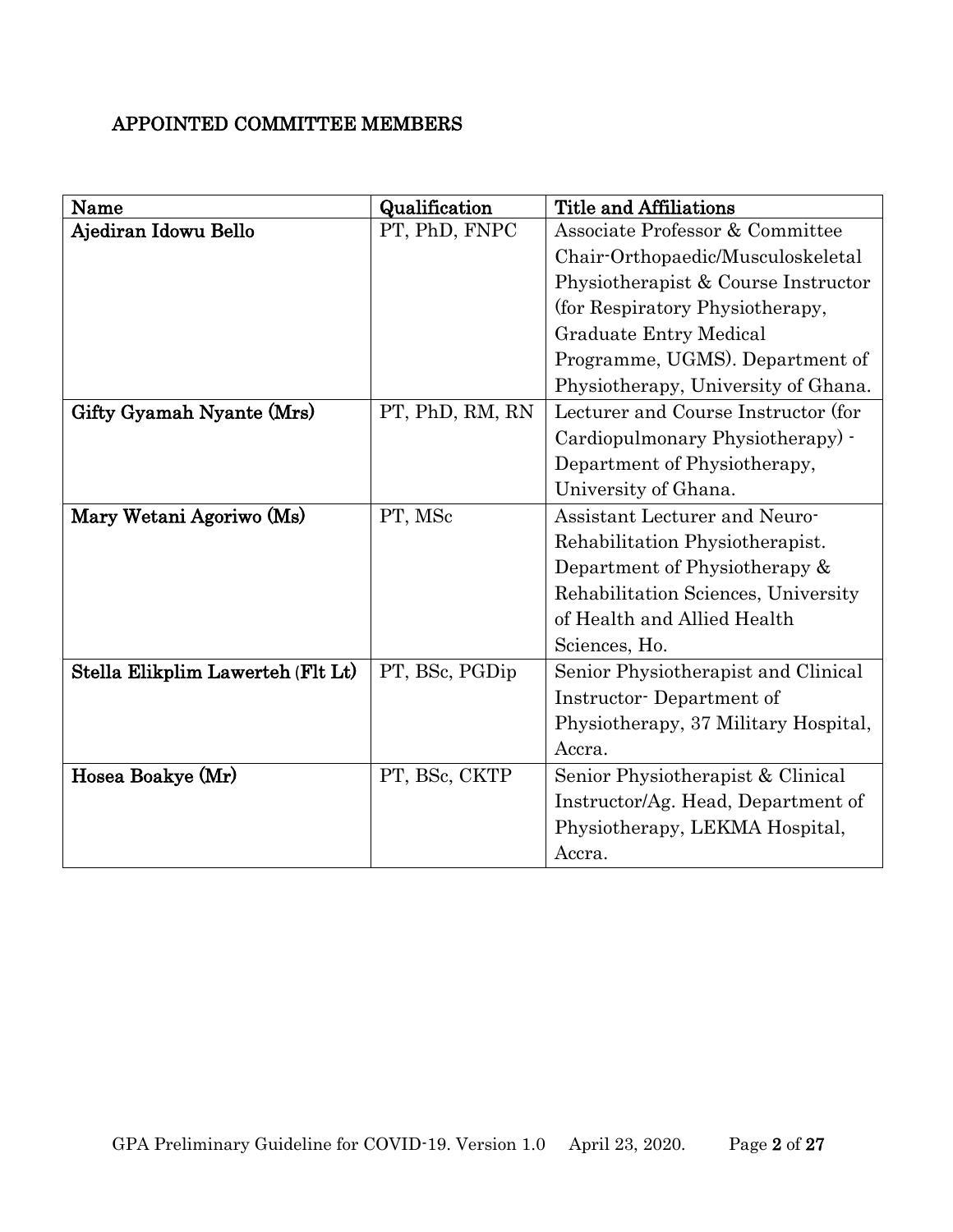### 1.0 BRIEF INTRODUCTION

COVID-19 is caused by a novel corona virus known as SARS-CoV-2 which is believed to be zoonotic in nature (i.e. originated from animal and transmitted to humans).<sup>1</sup> Given its direct impacts on human lungs, it can be classified as restrictive respiratory disorder. The World Health Organization (WHO) has raised COVID-19 risk as "very high" at global level with rapid transmission rate  $(R_0)$  of 2.2 which is relatively phenomenal compared to other previous pandemics including H1N1 flu, SARS MERS-CoV etc.2,3 These unique features present the virus as the most deadly pandemic in the recent time. Whilst the mortality rate of this noble virus is not extraordinary, the high rate of its transmission has raised serious concerns for WHO, governments and professional bodies across the globe. As research and scientific drives continue to strive to curtail COVID-19 pandemic, the need for coordinated effort becomes crucial among healthcare professionals, communities, patients and informal healthcare providers, taking into cognizance the specific local context.

In Ghana, Physiotherapists (PTs) remain the most viable rehabilitation professionals that provide direct contact with patients thus placing them at vantage position to mitigate the transmission of infectious diseases as early as possible. 4,5 PTs are often part of the first contact practitioners, which implies that they share responsibility for the early identification of disease conditions and/or managing workload across healthcare settings as the needs may arise.<sup>4,6</sup> In view of the rising local and community transmissions of COVID-19 in Ghana, it is highly probable that patients seeking physiotherapy service for other disabling conditions may be potential carriers of the virus. Thus, it is important to define the specific roles of the PTs regarding the prevention of further spread of COVID-19 pandemic and facilitation of its containment.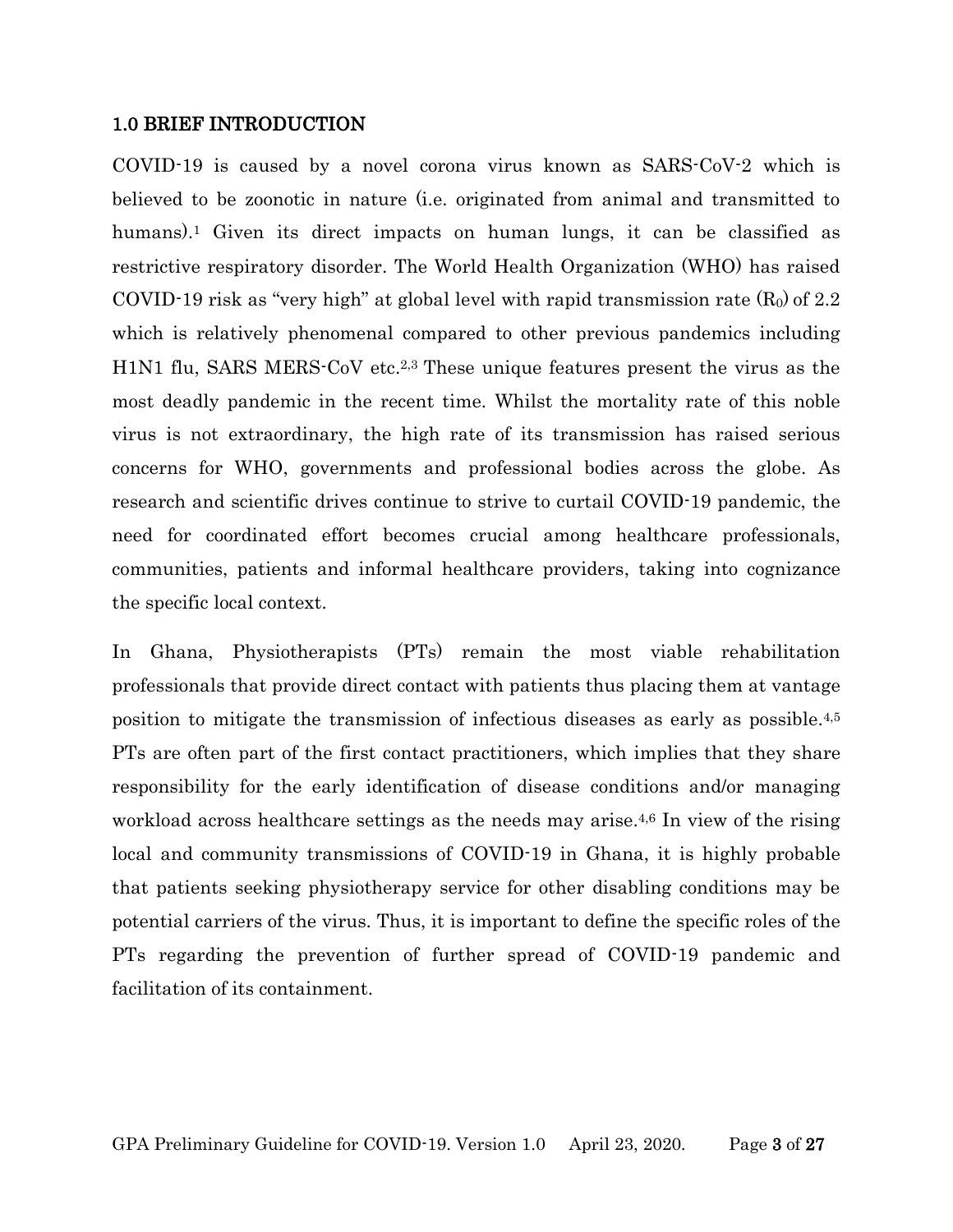#### 1.1 Rationale

COVID-19 has caused an unprecedented pandemic across nations since its discovery in late 2019. To date, no medication has been established by which the disease can either be cured or repressed. The general adopted principles remain quick identification of the symptoms, cessation of its transmission and its containment by all healthcare providers and the general populace. 5,7 It is thus a shared responsibility of the PTs to provide total support for their patients whilst also protecting their personal health and safety in the course of service delivery.<sup>8</sup> Given the social, cultural and geographical peculiarities of Ghana and general health policy, it is logical for the Ghana Physiotherapy Association (GPA) to evolve an evidence-based blueprint for her members whilst also keeping abreast with the global efforts in proffering effective cure for people afflicted with COVID-19.

### 1.2 Aims of the Guidelines

The guideline is therefore aimed at:

- a) Advocating knowledge update among Ghanaian PTs regarding current information about COVID -19 pandemic.
- b) Depicting the scope of PTs in the management of COVID-19 pandemic within the limit provided by the disease.
- c) Documenting the mode of intervention by PTs for guide among GPA members.
- d) Integrating WHO and Center for Disease Control standard guidelines for COVID-19 into the PTs daily practice.
- e) Providing the available evidence-based support for physiotherapy-specific outfits.
- f) Suggesting roadmap for technology driven healthcare and collaboration with other healthcare team.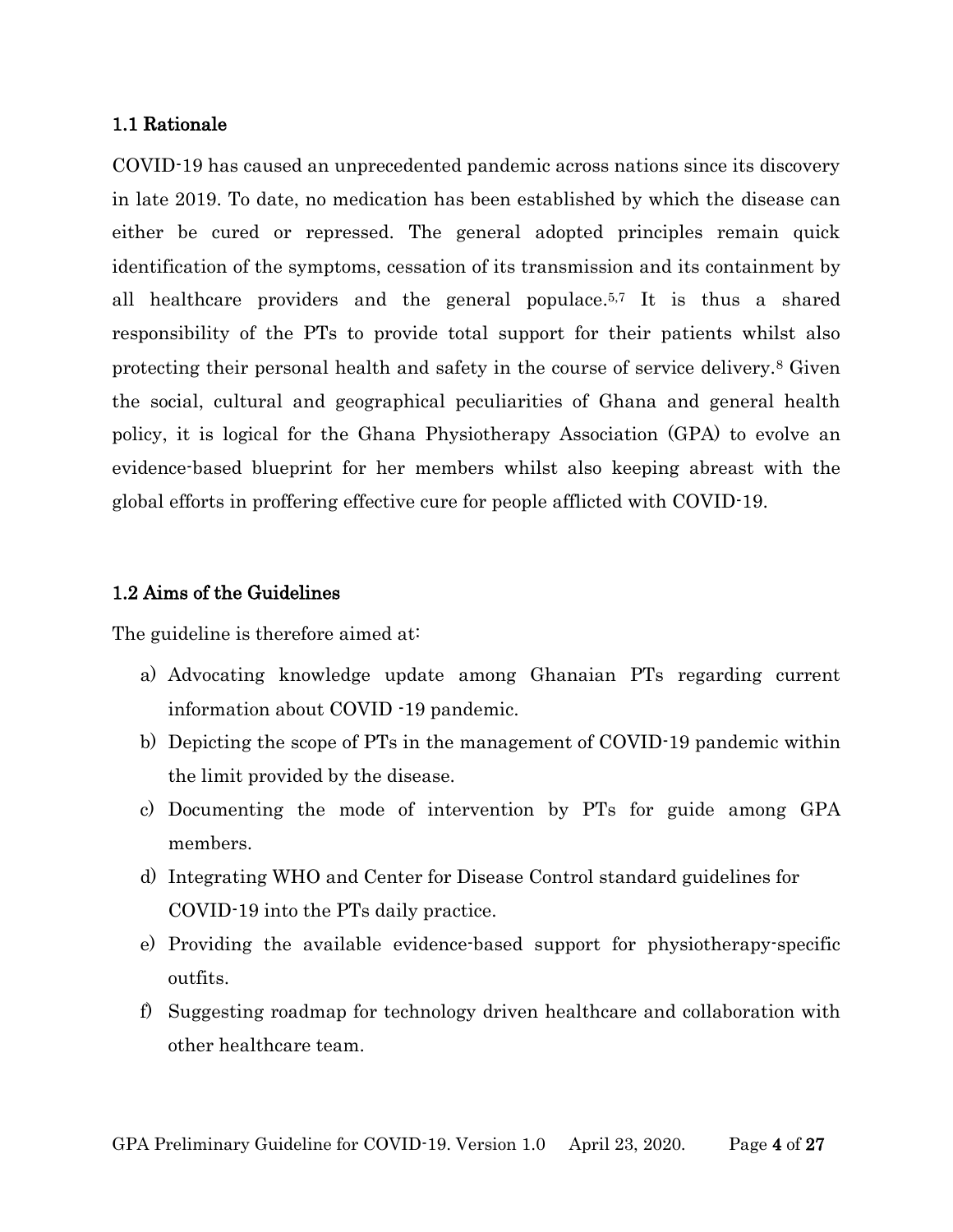## 2.0 METHODS

## 2.1 Setting

The main methods adopted for devising the guideline take into account the three healthcare settings in which PTs service are highly demanded, namely:

- a. Primary care setting e.g. private physiotherapy practice.
- b. Community healthcare setting e.g. field works and itinerary (home visit) physiotherapy practice.
- c. Acute/Hospital-based setting e.g. conventional (public) institution-based physiotherapy practice.

## 2.2 Framework

Taking the afore-stated settings into consideration, the framework for the review was outlined as follows:

- i. The key considerations and mandates for the Ghanaian PTs in the management of COVID-19.
- ii. The required assessment techniques by the Ghanaian PTs and its modification for people with COVID-19.
- iii. Evidence-based physiotherapy-specific interventions which are adaptable to people with COVID-19.
- iv. Consideration for technology driven healthcare (e.g. Tele-health) in the management of people with COVID-19.
- v. Rehabilitation to restore function including PTs role in multi-disciplinary approach for people with COVID-19.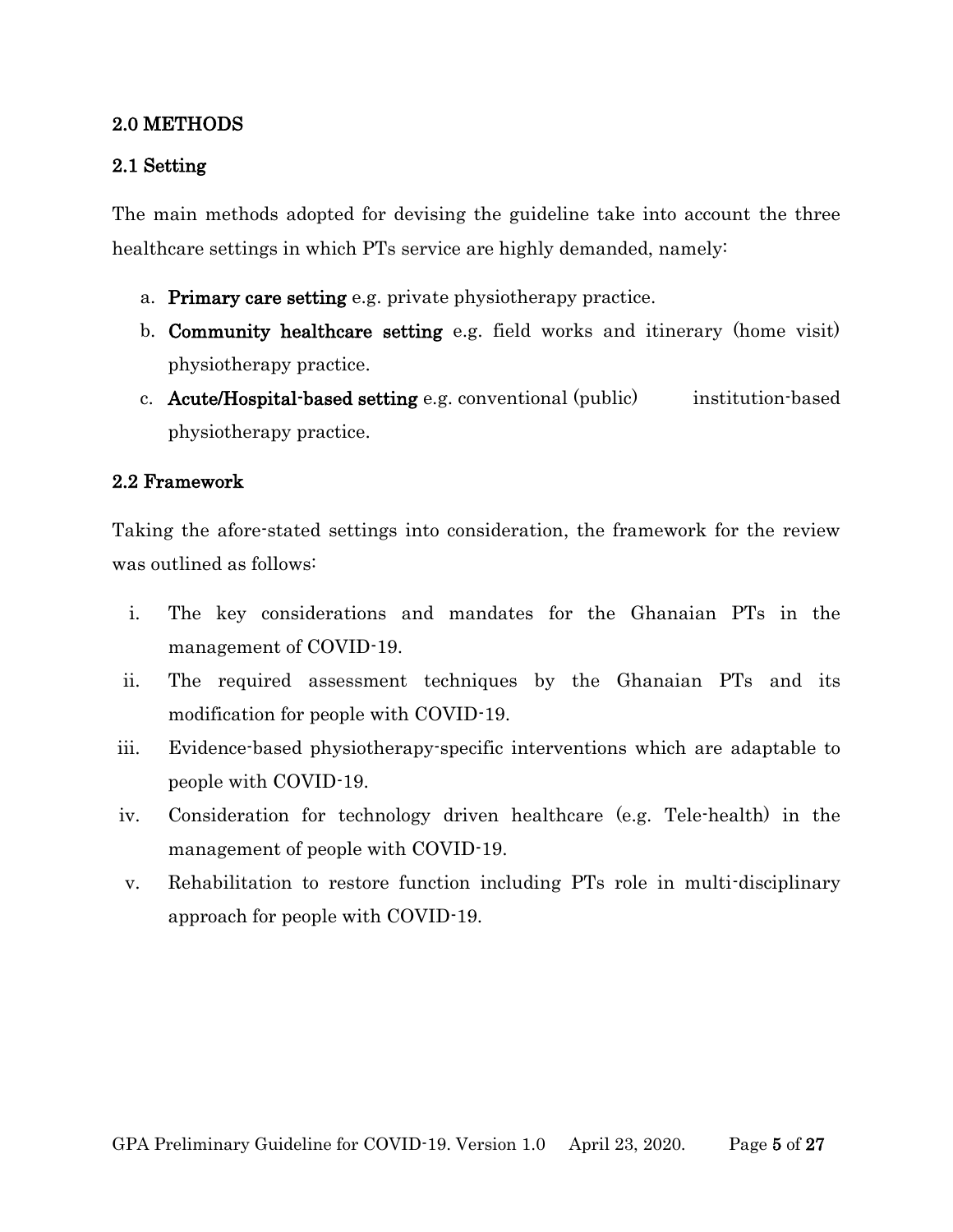#### 2.3 Procedure

A group of Clinical and Academic PTs was drawn among GPA members to urgently draft a management protocol that could serve as a guide for the practicing PTs in Ghana. The committee kicked start the exercise immediately by sharing tasks based on the agreed framework. Bearing in mind the urgency of the mandate, each member was tasked to submit his/her findings within two days. Given the dearth of local published studies on respiratory physiotherapy in Ghana, the team employed viable search engines and resources including template guidelines to extract information as deemed applicable to Ghanaian settings. The review exercises involved the use of downloaded articles from Scopus, Science Direct, Academic Search Complete, AMED, CINAHL, MEDLINE, PsycINFO, physiotherapy-specific resource sites such as Physio-pedia as well as diverse opinions obtained from professional colleagues based on specialty practice. The key words employed were retrieved from rehabilitation interventions outlined in the handbook of COVID-19 prevention and treatment.<sup>9</sup> Members met virtually (via zoom video cloud, skype and call conference) on April 19, 20 and 23, 2020, to critically review information obtained from various sources to reach a consensus by simple majority vote. The final draft was made available to every member for ratification.

#### 2.4 Strength

The strength of the protocol lies on the consultation with the most recent, relevant COVID-19 clinical practice guidelines from highly respected organizations (such as WHO and WCPT), national physiotherapy organizations (such as America Physical Therapy Association, Australian Physiotherapy Association etc) and from peerreviewed studies, to present a transparent report.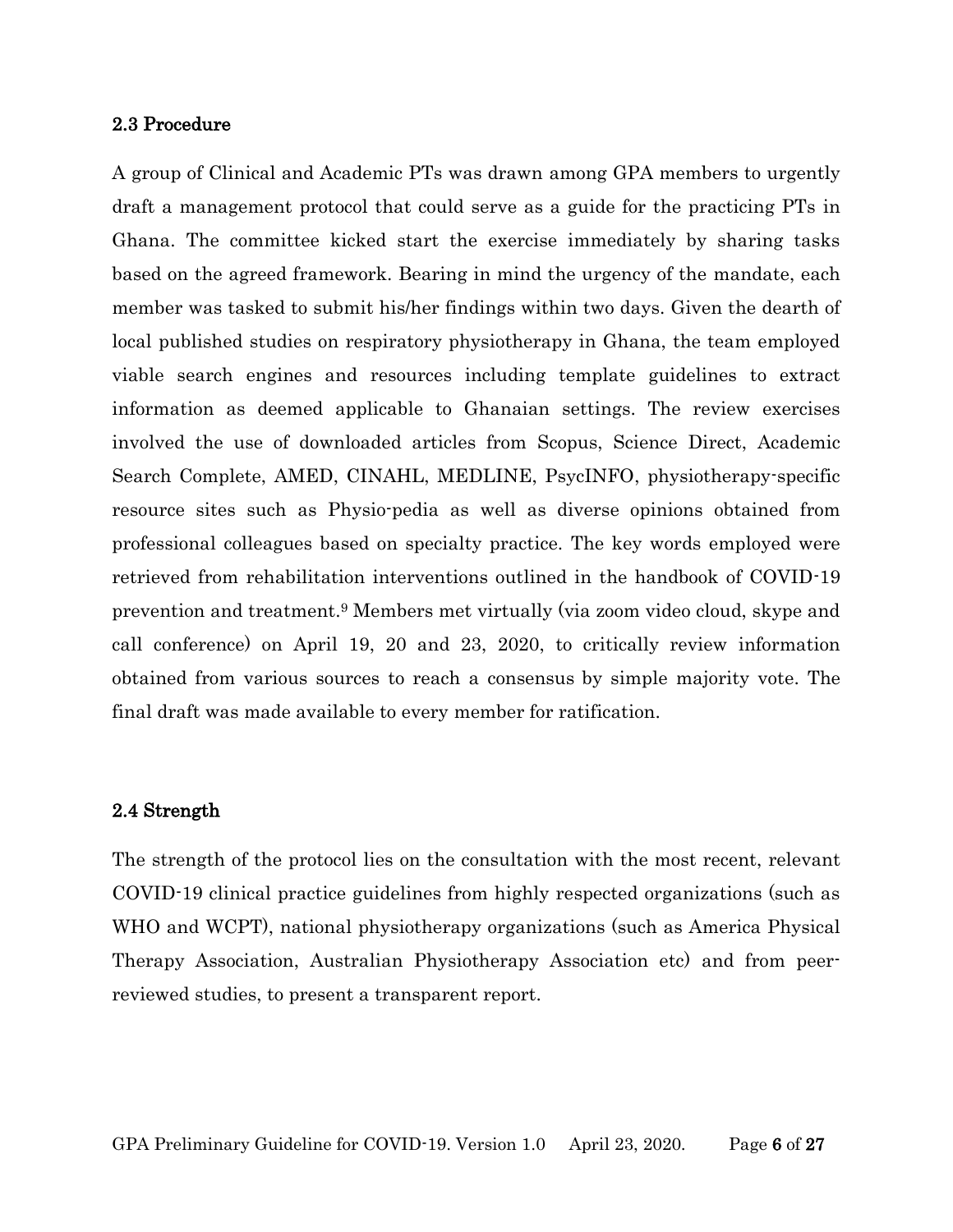#### 2.5 Weakness

The main weakness of this document is the total dearth of studies on acute respiratory conditions to serve as a template on local context. More importantly, the physiotherapy management of COVID-19 is still evolving, thus making the present document a preliminary guideline.

### 3.0 FINDINGS

Based on the meticulous search and critical review within the available timeframe and material resources, the committee hereby presents their findings as follows:

#### 3.1 General key considerations and preparedness for Ghanaian PTs. 6

- a) Stay current –Be well-grounded in current information about COVID-19 guidance by staying in tune with the WHO guidelines, Center for Disease Control (CDC) evolving resources<sup>7</sup> and directives from the Ghana Health Services. 10.
- b) Composure –Assess the current situation objectively and assume leadership position by providing information for decisions making and reassurance so as to allay fear and panic among Ghanaians.
- c) Minimize exposure in your setting Review infection prevention and control (IPC) guidelines regularly and avoid practice without the availability of as Personal Protective Equipment (PPE).7,11
- d) Get educated Participate in training related to COVID-19 management strategies and procedures, including rehearsals of potential scenarios, such as a COVID-19 case being identified on the clinic premises.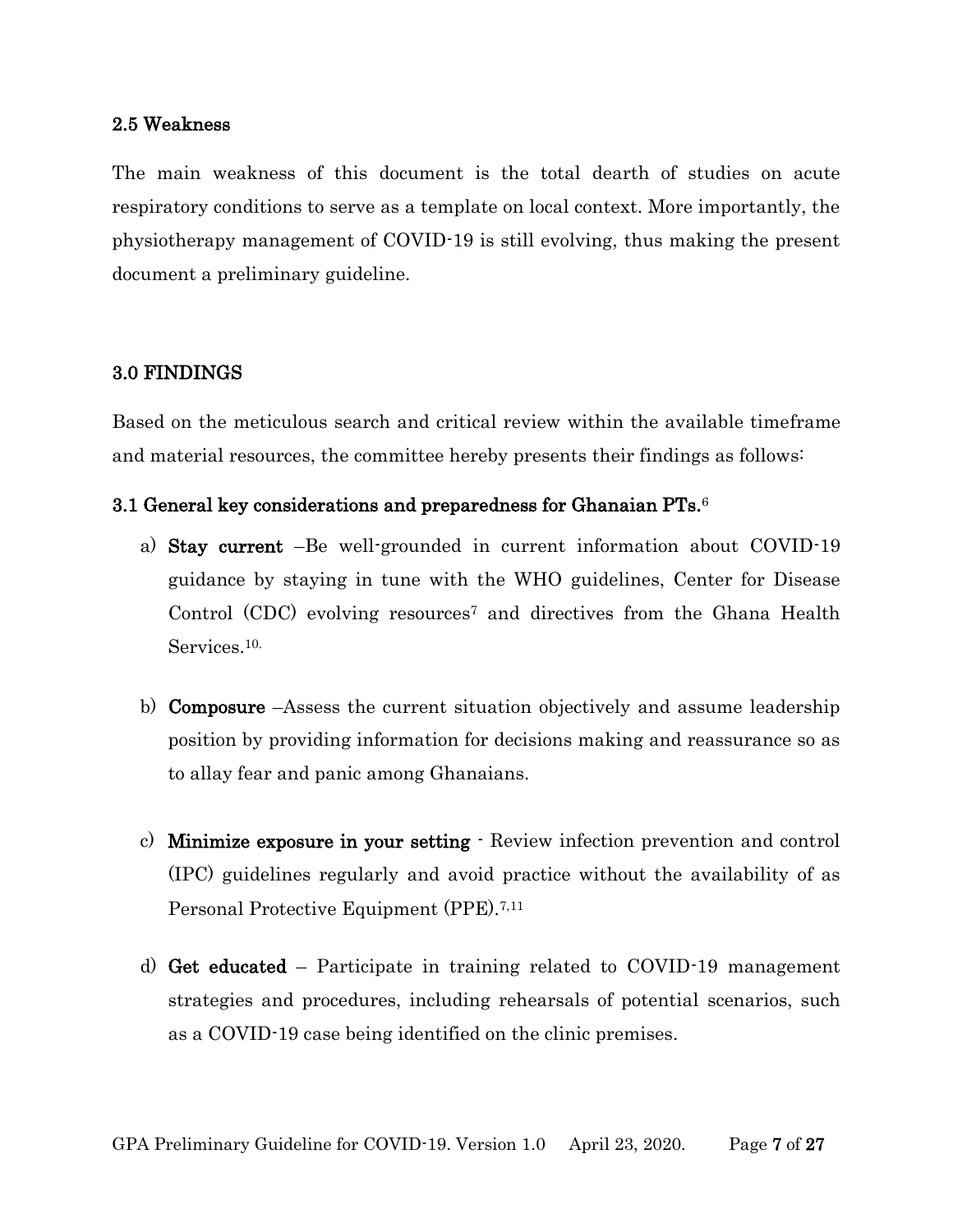e) Get involved – Be part of workforce planning in your setting as found appropriate by offering services to reduce workload on emergency departments and frontline practitioners.

## 3.2 Setting-specific mandates for Ghanaian PTs

Although adherence to IPC by PTs working at different settings is expected to be the same and they can potentially contribute to reducing the workload of hospitals in many different settings, there are setting specific roles.

## 3.2.1 Primary Care

There are two main considerations for PTs in primary care: avoid transmission and provide education for patients.4,6

## Avoid transmission of COVID-19, by:

- Performing hand and respiratory hygiene.
- Providing IPC protocols in your practice setting and this should be communicated to all staff.<sup>7</sup>
- Placing additional signage in and around the clinic about preventive measures.
- Ensuring regular cleaning and disinfection of the clinic and equipment, especially after attendance by a suspect COVID-19 patient.
- Providing up to date information about the virus to staff and patients through pamphlets and social media in popular local dialects.
- Modifying physical assessments of suspect and/or confirmed cases of COVID-19 by avoiding unnecessary direct physical contact.
- Booking new appointments through phone calls to assess the risk level of the appointee as regards COVID-19.
- Encouraging patients with symptoms to stay at home upon request for appointments.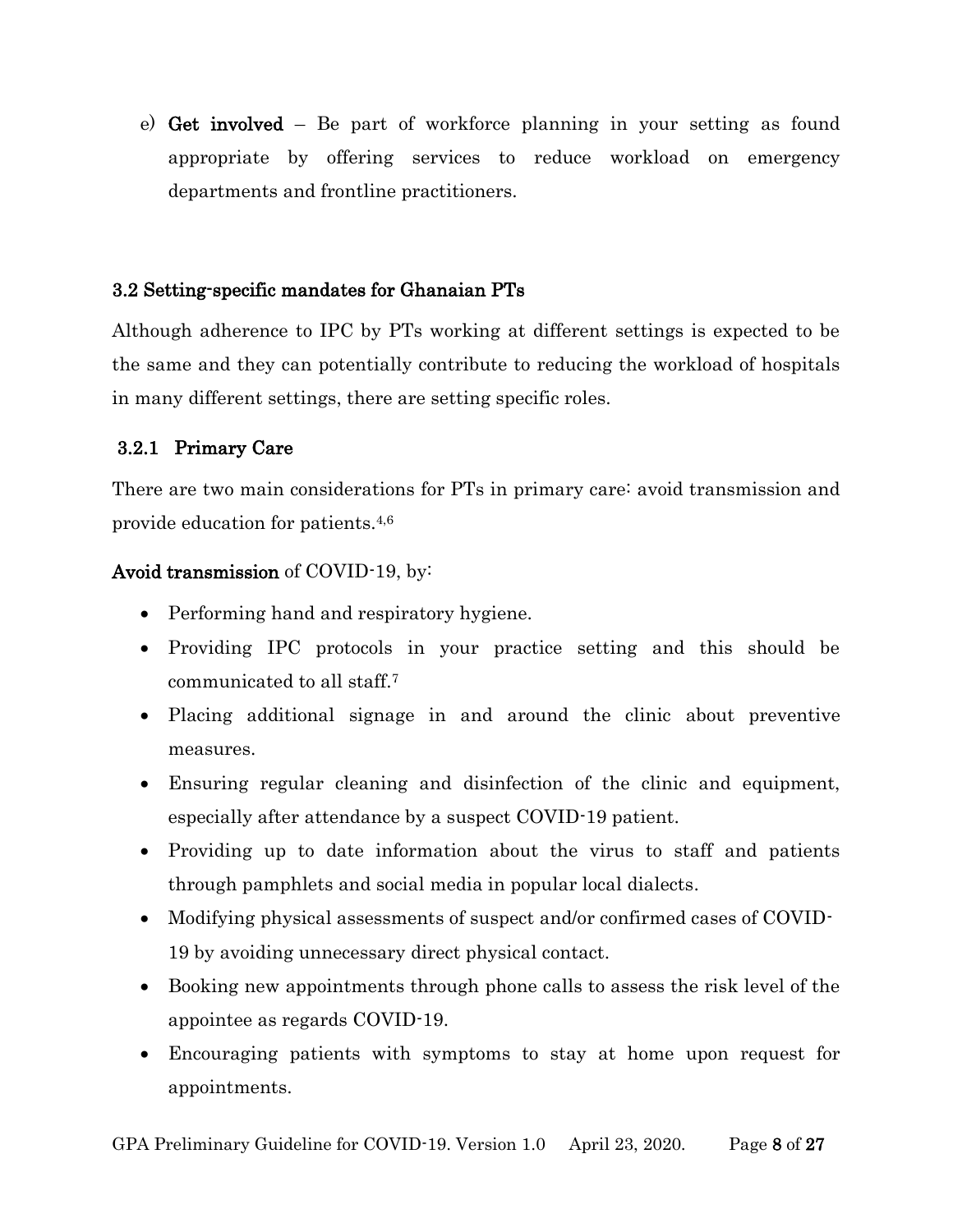- Liaising with staff and local public health specialists.
- Holding regular team meetings with staff to review information and provide new updates.
- Initiating active screening (asking questions) and passive screening (signage) of patients for COVID-19 at the clinic for early identification. 5
- Ensuring that patients with respiratory symptoms are screened actively by direct questioning or incorporating a question on symptoms of cold or flu-like illness.
- Providing all patients with tissues, face mask and alcohol hand rub.<sup>12</sup>

# Provide education by:

- Sharing knowledge on preventing transmission of COVID-19 during interaction with patients.
- Being proactive in offering health maintenance strategies e.g. commensurate activity for individual, advice on good nutrition and good sleep hygiene.
- Advising people to keep mentally active with in-door recreation and maintain social relationships with friends.

## 3.2.2 Community Care

PTs can get involved in COVID-19 with mild symptoms by providing care at home. Assessment of patient's environment for suitability becomes necessary regarding care. The WHO guidelines for home care for patients with mild symptoms and comorbid conditions should be followed. 13

PTs should satisfy the following questions whilst planning:

- Will the patient and family be able to adhere to the recommended precautions as part of home care isolation?
- Will the patient and family be able to correctly handle safety concerns that arise while isolating at home?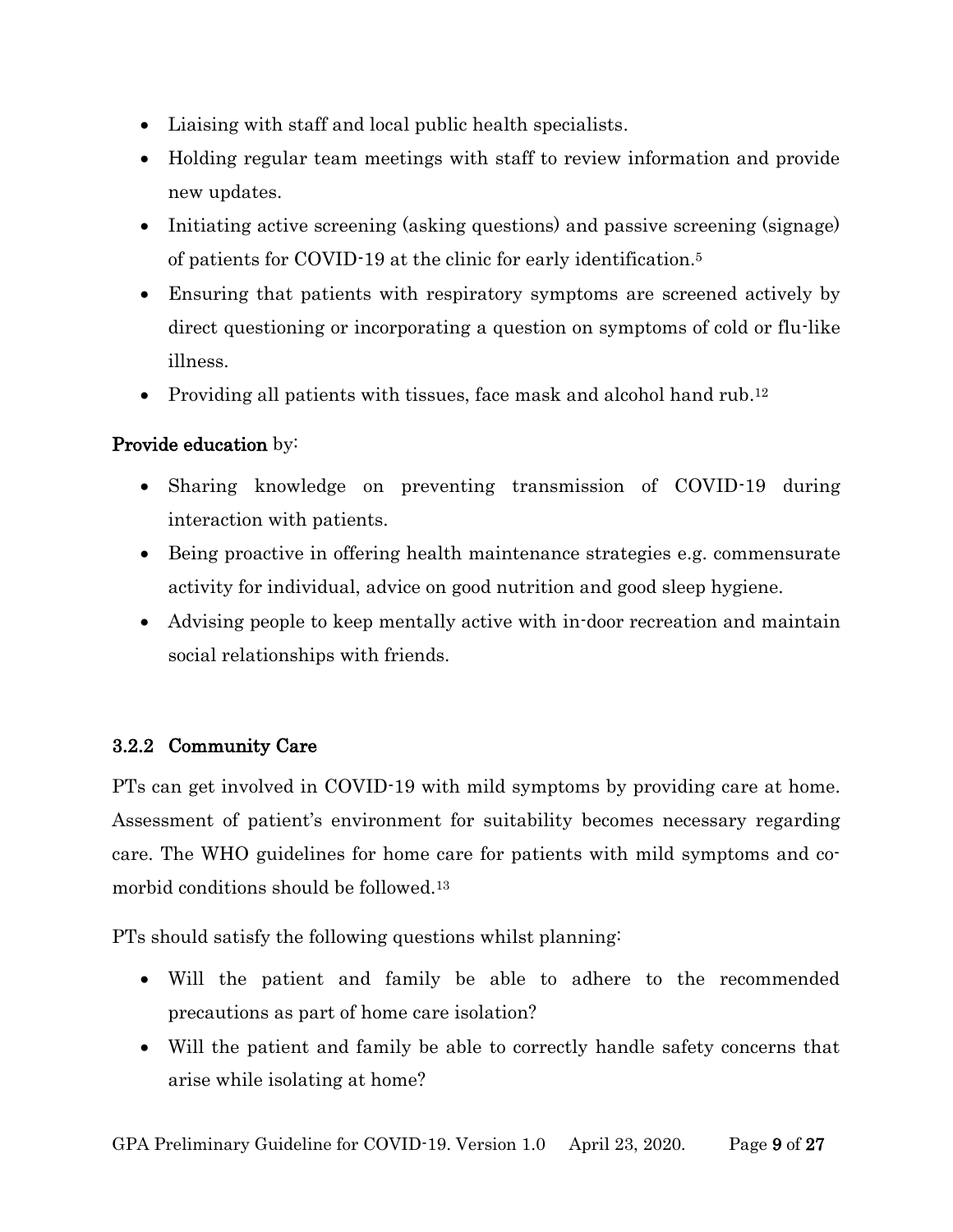- Will there be communication link between the patient, the healthcare professional and the public health authority of a specific area?
- Do the patient and family members have adequate education concerning the basic hand and respiratory hygiene principles?
- Will the patients be able to receive ongoing support by the local authority?

Having provided answers to the above, the following recommendations for Patients, Families and Carers will suffice: 6,12

- Patients should remain in a well-ventilated room (open windows and doors).
- Limit movement of patients around the home and limit shared spaces.
- Shared spaces should be well-ventilated at all times.
- Family or household members should practice social distancing at all time
- No visitors should be allowed until the patient has recovered and has no more signs and symptoms.
- Proper hand hygiene is essential after any contact with the patient or their immediate environment.
- The patient should wear a medical mask to contain respiratory secretions.
- Respiratory hygiene should be practiced
- Relative should also wear medical face mask whilst providing care

N.B. For COVID-19 Patients, PTs should avoid physical contact in the community. Should there be any need for contact; PTs should follow the following procedures:

- Avoid direct contact with bodily fluids.
- Dispose of all gloves and masks used during home care isolation as infectious waste.
- Avoid any exposure to contaminated items used by the patient.
- Be familiar with and be able to select, use, remove and dispose of the correct PPE to be used.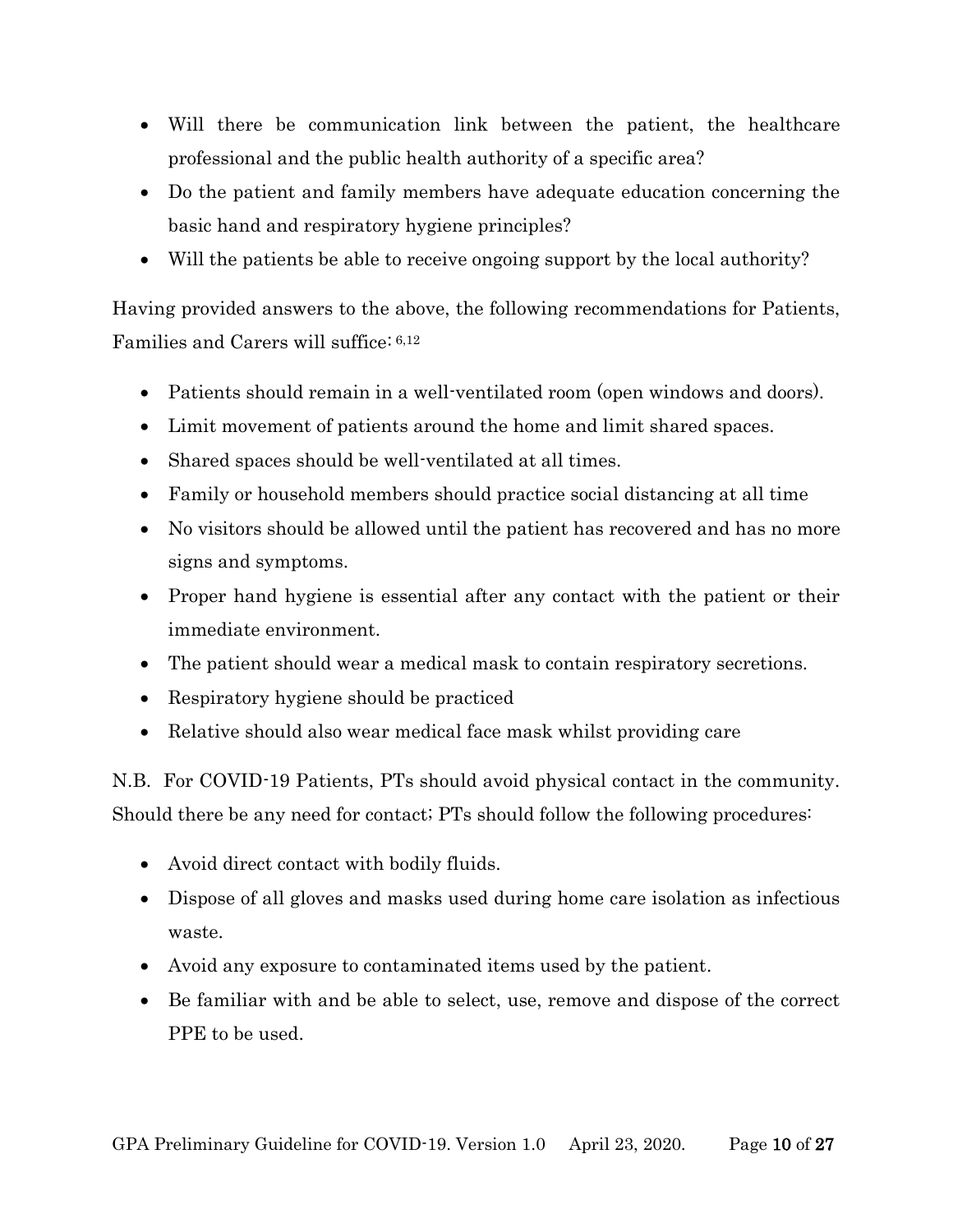## 3.2.3 Acute (Hospital) Care

In a conventional hospital setting, a minority group of people may present with more severe symptoms of COVID-19 and may need to be hospitalized, most often with pneumonia or septic shock. PTs may have a stake in the respiratory care of the patient. Personal safety of PTs becomes crucial by ensuring:

- Adequate availability and access to PPE.<sup>14</sup>
- Taking adequate breaks during and between shifts.
- That they access appropriate support services for the psychological stability (if available)

In addition to the above, the following strict protocols must be followed:<sup>4</sup>

- Treat the patient in a single room with the door closed where possible.
- Limit the number of staff present.
- Minimize entry and exit from the room during treatment.
- PTs should avoid contact with Covid-19 patients if PTs: 15
- o Are pregnant
- o Have a known chronic respiratory illness,
- o Are immunosuppressed or have immune deficiencies and
- o Are over the age of 60 years

The general preparations required by PTs are presented in **Appendix 2.** 

## 4.0 Brief Reports on the Evidenced Based Interventions for COVID-19

## 4.1 Evidence support for Assessment protocol

Due to the novelty of COVID-19, literature remains silent on the specific scientific evidence for assessment. Committee thus resorted to adopt the recommendations of the existing assessment tools/methods for severe respiratory conditions and the International classification of functioning, disability and health (ICF) conceptual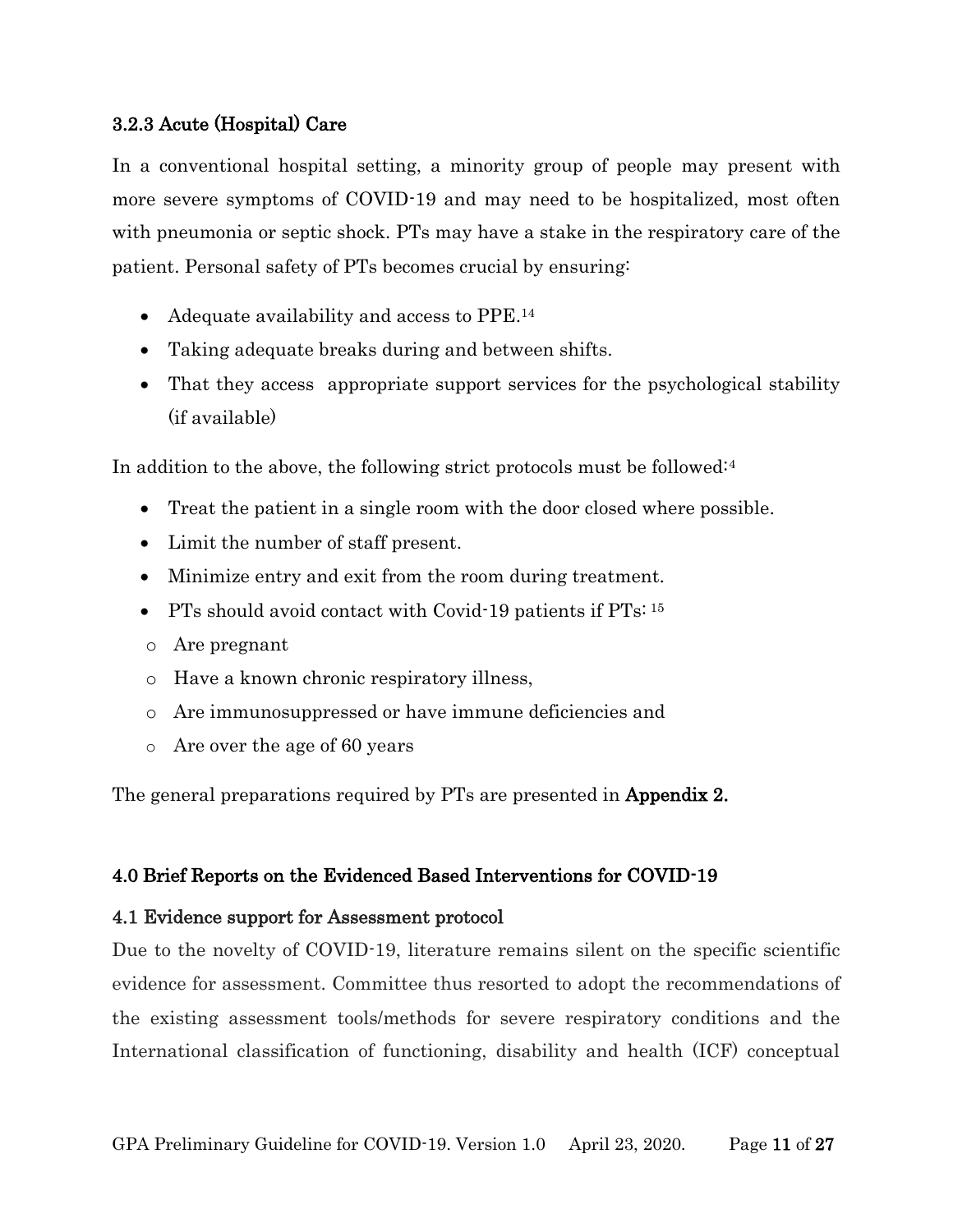framework<sup>16</sup> to identify the rehabilitation needs for persons with or recovered from covid-19.

#### 4.2 Scientific evidence on COVID therapy

4.2.1 Positioning –Italian physical therapists' response to the novel COVID-19 Emergency recommended prone positioning for optimal breathing particularly when patients are being weaned off invasive mechanical ventilation protocols . <sup>17</sup> In an event where prone position is not possible, semi flower position (turning from 15 to 45 degrees) and up to 60 degrees depending on the level of consciousness. 9 Standing-bed is recommended for conscious COVID-19 patients. There is no evidence on the duration of standing or stooping on a chest table and at what stage of recovery should this be done.

#### 4.2.2 Respiratory exercise

Deep slow breathing exercise, and chest expansion breathing combined with shoulder expansion are the recommended effective breathing exercises for COVID-19 patients.<sup>9</sup> Shoulder expansion or retraction expands the thoracic cage thereby promoting adequate inspiration. Evidence has shown that deep slow breathing, a form of pranayama breathing exercises, is effective in the treatment of cardiopulmonary disease.18,19

#### 4.2.3 Active Cycle Breathing Technique

A recent review on current evidence of physiotherapy for patients with cystic fibrosis revealed that Active Cycle of Breathing Technique (ACBT) was comparable with other treatments on various outcome measures.<sup>20</sup>. Contrarily, two reviews on effectiveness of physiotherapy on patient with Pneumonia prohibit chest physiotherapy as routine adjunctive treatment for adults. 21,22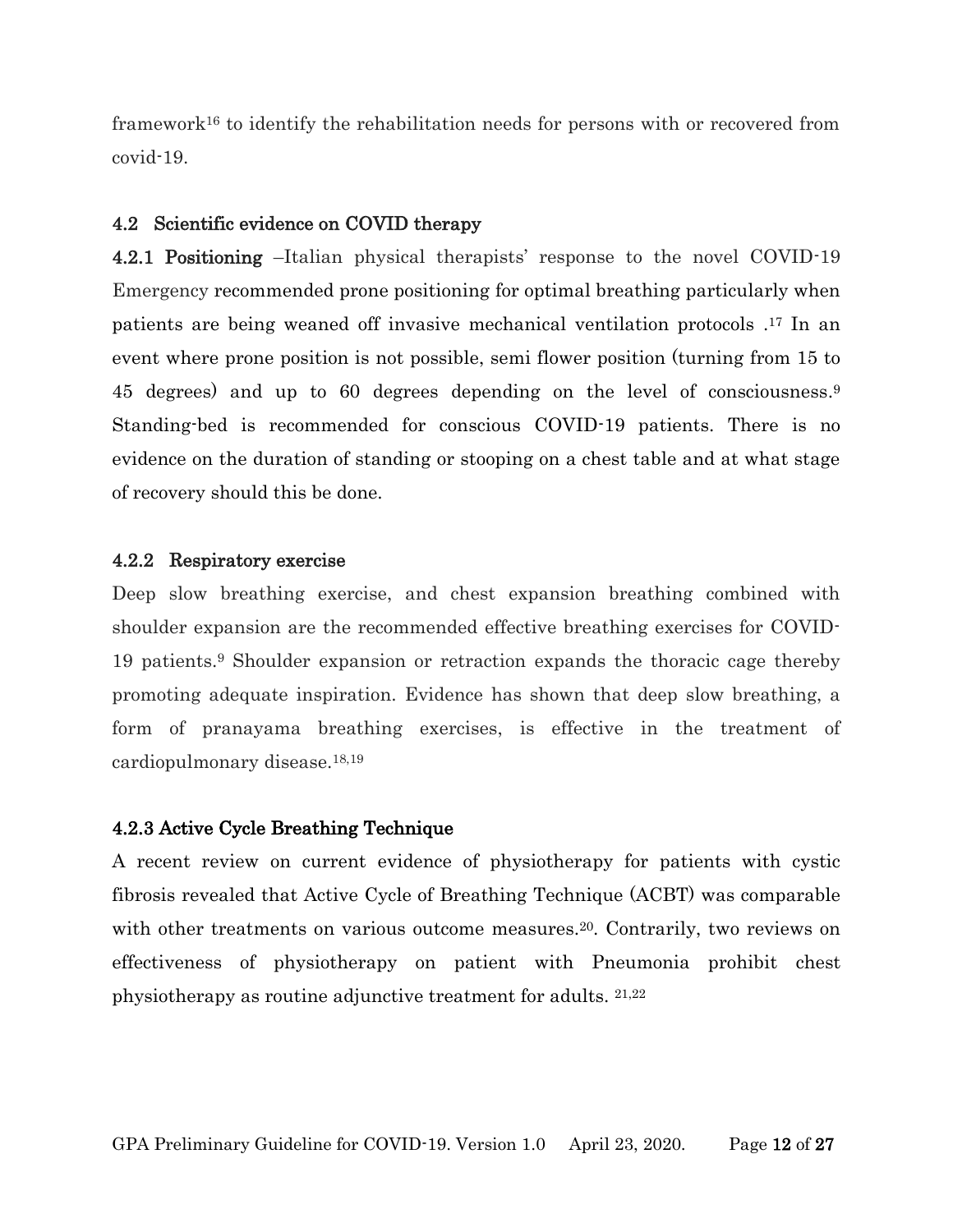## 5.0 The Required Assessment Techniques for Patients with COVID-19

## 5.1 Subjective assessment

WHO recommendations on the subjective assessment of patients with COVID-19 encourage active screening of patients (via patient's folder and interview) and passive screening via signage for hand and respiratory hygiene.<sup>5</sup>

## 5.2 Objective assessment

PTs' assessment will depend on the stage of the condition, its severity and the healthcare setting. Objective assessment should include airway patency, breathing and disability for all the patients. PTs' involvement should largely include observation (e.g. respiratory rate, level of consciousness), measurement (e.g. chest expansion) and listening (e.g. breath sound). <sup>23</sup> Selection of outcome measures should target respiratory rate, pain assessment, cough effectiveness, mobility status, fitness status and other precipitated secondary respiratory problems. Physiotherapy documentation should include, self-report of the patient, detailed specific intervention, equipment used, changes in patient status, notable adverse reactions, progression towards stated goals, communication with other care providers, the patient and their family. <sup>6</sup> Template for documentation of physiotherapy assessment is shown in Table 1.

| <b>CURRENT CONDITION</b> |
|--------------------------|
| <b>GOALS</b>             |
|                          |
| Subjective               |
| assessment               |
| Objective                |
| assessment               |
| Analysis of problems     |
| Plans of goals           |
| Evaluation               |
| Progress Note            |

Table 1: Proposed template for assessment notes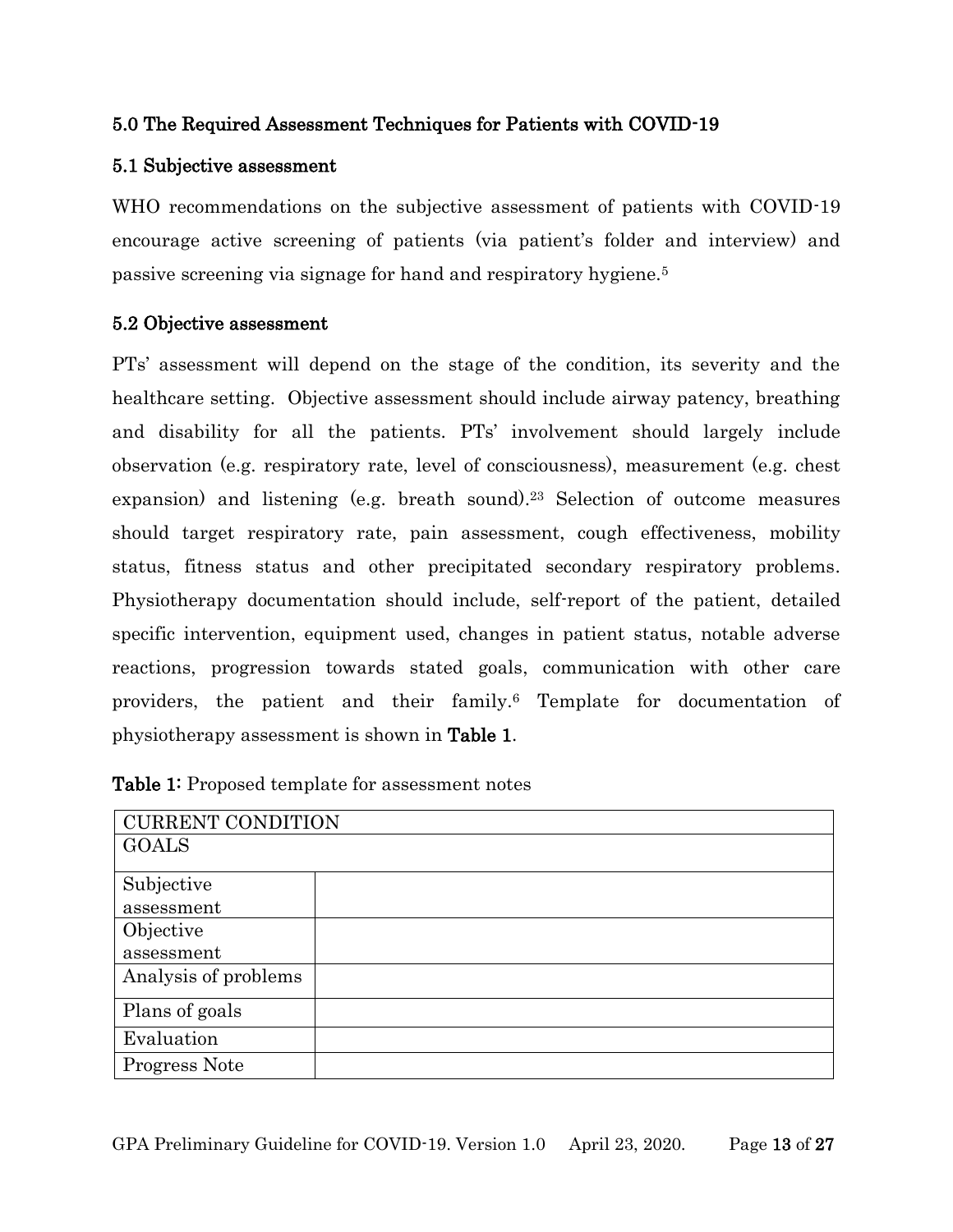## 6.0 Specific interventions for COVID-19 patients

The spectrum of disease severity with the Covid-19 infection ranges from an asymptomatic infection to mild upper respiratory tract illness and then to severe viral pneumonia with respiratory failure and septic shock.<sup>1</sup> According to WHO, about 80% of COVID-19 cases remain asymptomatic or mild while 15% of cases progress to a severe state of infection requiring oxygen and 5% are critical requiring ventilation and life support. Patient with lung conditions including acute respiratory distress syndrome (ARDS) which is a major cause of death among patients with COVID-19 infection will benefit immensely from exercises.<sup>24</sup> Therefore, early physiotherapy intervention is key to reducing breathing difficulties and other symptoms, ease anxiety and depression and lower the incidence of complications.<sup>9</sup> Details of the interventions are presented in Table 2. Appendix 3 summarizes the assessment and overall management of patients with COVID-19.

Table 2: Outline of physiotherapy intervention for COVID-19.<sup>27</sup>

| <b>Stage of Condition</b>                                                                                                                                                                                                                                                                                                                                                        | Recommended Physiotherapy Intervention                                                                                                                                                                                                                                                                                                                                                                                                   |
|----------------------------------------------------------------------------------------------------------------------------------------------------------------------------------------------------------------------------------------------------------------------------------------------------------------------------------------------------------------------------------|------------------------------------------------------------------------------------------------------------------------------------------------------------------------------------------------------------------------------------------------------------------------------------------------------------------------------------------------------------------------------------------------------------------------------------------|
| Early Phase of COVID-19                                                                                                                                                                                                                                                                                                                                                          |                                                                                                                                                                                                                                                                                                                                                                                                                                          |
| Asymptomatic and mild symptoms<br>without significant respiratory<br>compromise (e.g. fevers, dry cough,<br>no chest x-ray changes)<br>A low-level oxygen requirement (e.g.<br>oxygen flow $\leq 5$ L/min for SpO2 $\geq$<br>$90\%$ ).<br>Patient with non-productive cough<br>Patient coughing and able to clear<br>secretions independently.<br><b>Acute Phase of COVID-19</b> | No physical contact with patient to provide physiotherapy.<br>۰<br>However, advice on keeping active could be done via<br>phone.<br>Daily moderate aerobic exercises (brisk walking, jumping<br>О.<br>jacks, jogging in place, dancing). <sup>24</sup><br>Design simple exercise poster (e.g. with indications for<br>О.<br>daily walks, stretches, strengthening and balance<br>exercises) to be posted within patients rooms and wards |
|                                                                                                                                                                                                                                                                                                                                                                                  |                                                                                                                                                                                                                                                                                                                                                                                                                                          |
| Inadequate airway clearance<br>(productive cough with inability to<br>independently clear airways) and co-<br>existing respiratory or<br>neuromuscular comorbidities.                                                                                                                                                                                                            | Respiratory physiotherapy including; Airway clearance<br>о.<br>techniques (e.g. positioning, deep slow breathing,<br>percussion, shaking and vibrations)<br>Prone position to optimise oxygenation and should last<br>12–16 hours per day. <sup>25</sup>                                                                                                                                                                                 |
| Severe respiratory failure with<br>increasing oxygen requirements,                                                                                                                                                                                                                                                                                                               | Discontinue<br>procedure<br>NOTE:<br>in<br>case<br>of<br>serious                                                                                                                                                                                                                                                                                                                                                                         |

GPA Preliminary Guideline for COVID-19. Version 1.0 April 23, 2020. Page 14 of 27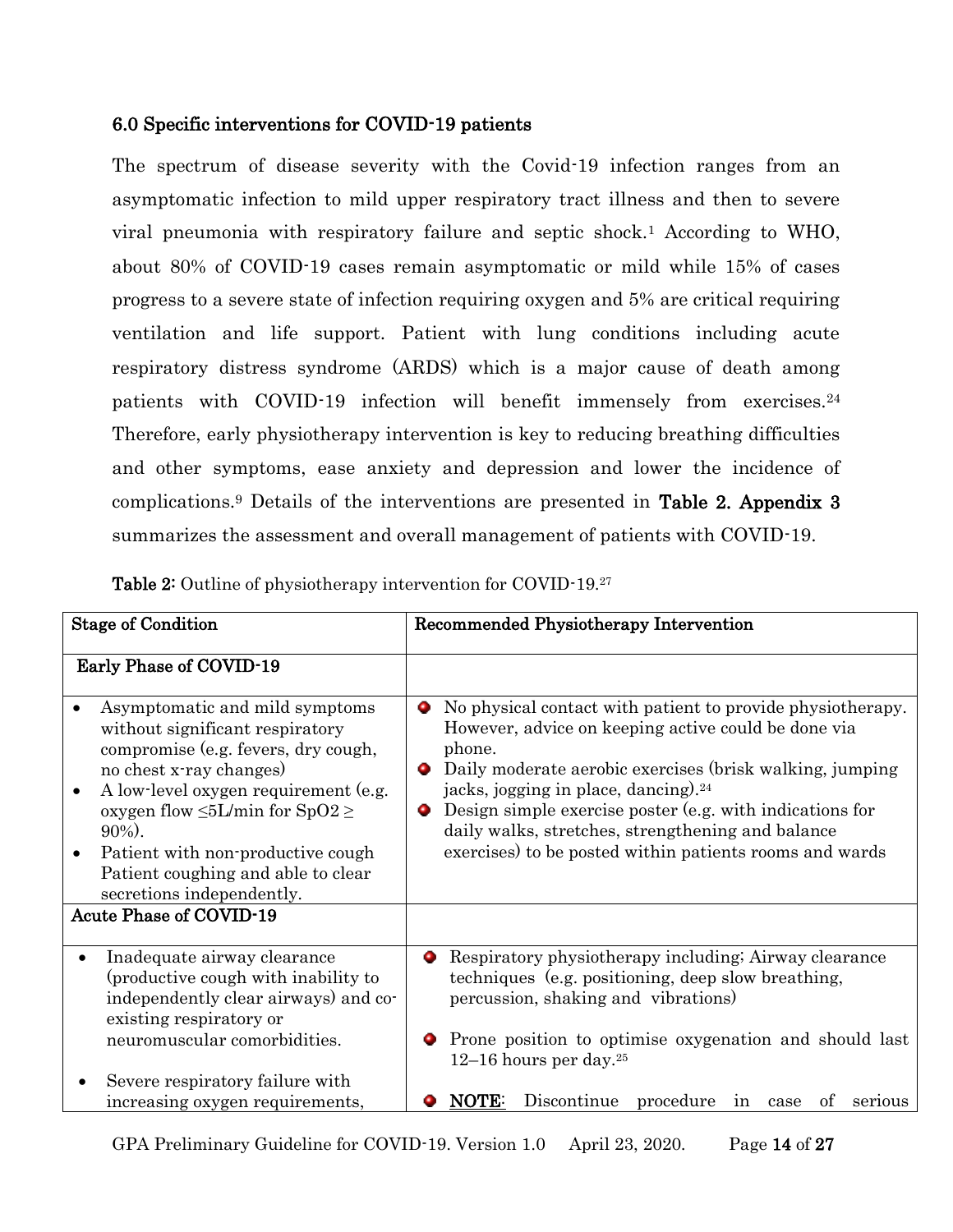| fever, difficulty breathing, frequent,<br>severe or productive coughing<br>episodes, chest x-ray / CT / lung<br>ultrasound changes consistent with<br>consolidation. | complication or worsening of oxygenation (i.e. 20%)<br>decrease in P/F compared to the supine position). <sup>26</sup> P/F =<br>$PaO2/FiO2$ ratio is the ratio of arterial oxygen partial<br>pressure (PaO <sub>2</sub> in mmHg) to fractional inspired oxygen<br>$(FiO2)$ .<br>Elevation of head side of bed as tolerated by patient $(30^{\circ}$<br>$45^{\circ} - 60^{\circ}$ ) <sup>9</sup><br>Passive range of motion exercises to limbs |
|----------------------------------------------------------------------------------------------------------------------------------------------------------------------|-----------------------------------------------------------------------------------------------------------------------------------------------------------------------------------------------------------------------------------------------------------------------------------------------------------------------------------------------------------------------------------------------------------------------------------------------|
| ICU acquired weakness (ICU-AW)<br>mostly<br>with<br>in<br>patients<br>comorbidities                                                                                  | Static quadriceps contraction exercise; active/active<br>assisted range of motion exercises; bed mobility; sitting<br>out of bed; sitting balance; sit to stand.<br>Low to moderate resistance exercises e.g. with the raband,<br>۰<br>hand weights                                                                                                                                                                                           |
| <b>Post-Acute Phase Rehabilitation</b>                                                                                                                               | Tilt bed standing; Moderate to high resistance exercises;<br>۰<br>gait training with or without assistive devices; aerobic<br>activities including treadmill; upper limb or lower limb<br>ergometry (ergonomic cycling/arm cycling).                                                                                                                                                                                                          |
| Functional rehabilitation to return home                                                                                                                             | • Patients should be encouraged to maintain function; sit<br>out of bed; perform activities of daily living.<br>Continue post-acute phase rehabilitation with progression<br>۰<br>(duration, weight, repetition)                                                                                                                                                                                                                              |
|                                                                                                                                                                      | There is no evidence for incentive spirometry in patients<br>۰<br>with COVID-19.                                                                                                                                                                                                                                                                                                                                                              |

Table 3 outlines some necessary precautions to be taken by PTs in the course of administering prone positioning therapy as obtained from previous findings. 28

| Table 3: Precaution for prone positioning |  |  |
|-------------------------------------------|--|--|
|-------------------------------------------|--|--|

| Complications   | Suggested precaution                                                                                                                                                                                                                |
|-----------------|-------------------------------------------------------------------------------------------------------------------------------------------------------------------------------------------------------------------------------------|
| Pressure ulcers | • Change of head and arm posture<br>every 4-6 hours.<br>• Verify that the endotracheal tube is<br>not pressed against the mouth/lips<br>and that the gastric nose tube does<br>not exert excessive pressure against<br>the nostril. |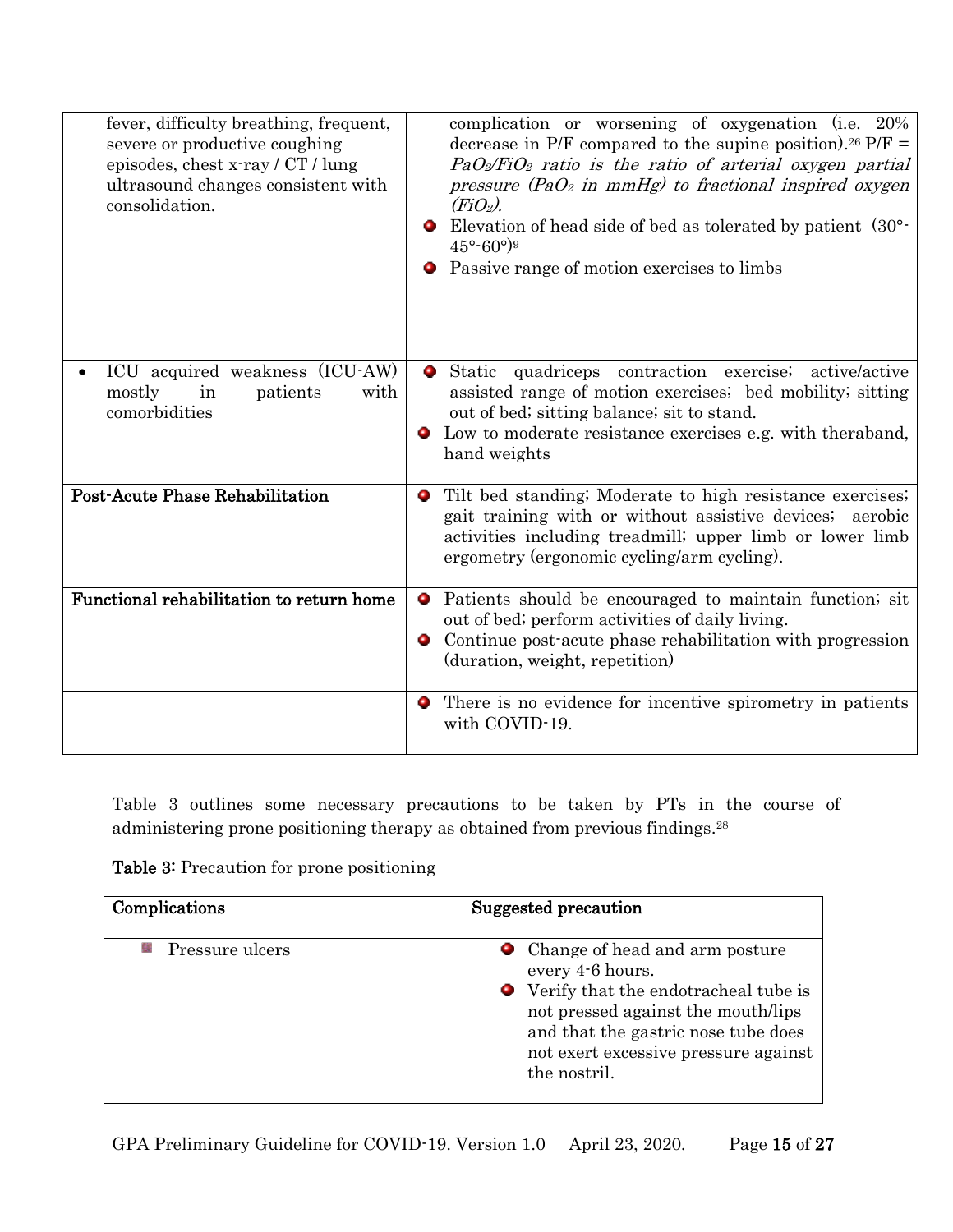|                                                                 | • Use adequate anti-decubitus<br>equipment and protect the higher-<br>pressure areas, for example using<br>high density or resilient foams                                                                                                                                                                                                       |
|-----------------------------------------------------------------|--------------------------------------------------------------------------------------------------------------------------------------------------------------------------------------------------------------------------------------------------------------------------------------------------------------------------------------------------|
| Facial / periorbital oedema                                     | Keep the bed in anti-Trendelenburg<br>О.<br>position at 30° (head elevated<br>higher than the feet)                                                                                                                                                                                                                                              |
| Corneal and/or conjunctiva damage<br>£,                         | • Clean and close eyelids and protect<br>the eyes by applying ophthalmic<br>ointment and a protective patch                                                                                                                                                                                                                                      |
| Poor positioning of the auricle                                 | Verify that the lower ear is not<br>о.<br>bent.                                                                                                                                                                                                                                                                                                  |
| Brachial plexus injury<br>£,                                    | Practice correct positioning<br>۰<br>and<br>modify upper limb postures                                                                                                                                                                                                                                                                           |
| catheter<br>Ø.<br>Venous<br>and<br>access<br>stability problems | Make sure the accesses are well<br>fixed and do not exert excessive<br>pressure on the skin.                                                                                                                                                                                                                                                     |
| Staff injury                                                    | • Correctly educate the operators and<br>identify the appropriate number of<br>healthcare practitioners involved in<br>the<br>position<br>prone<br>manoeuvre<br>according to patient size and to the<br>number of devices available.<br>Correctly manage the devices and<br>optimize staff coordination during<br>the execution of the manoeuvre |

The following are interventions which are likely to increase the risk of respiratory distress which should be avoided in the acute phase of COVID-19:<sup>28</sup>

- **Diaphragmatic breathing**
- Ø. Incentive spirometry
- **Pursed lips breathing**
- **Respiratory muscle training**
- **EXECUTE:** Exercise training
- **Mobilization during clinical instability (multi-disciplinary decision required)**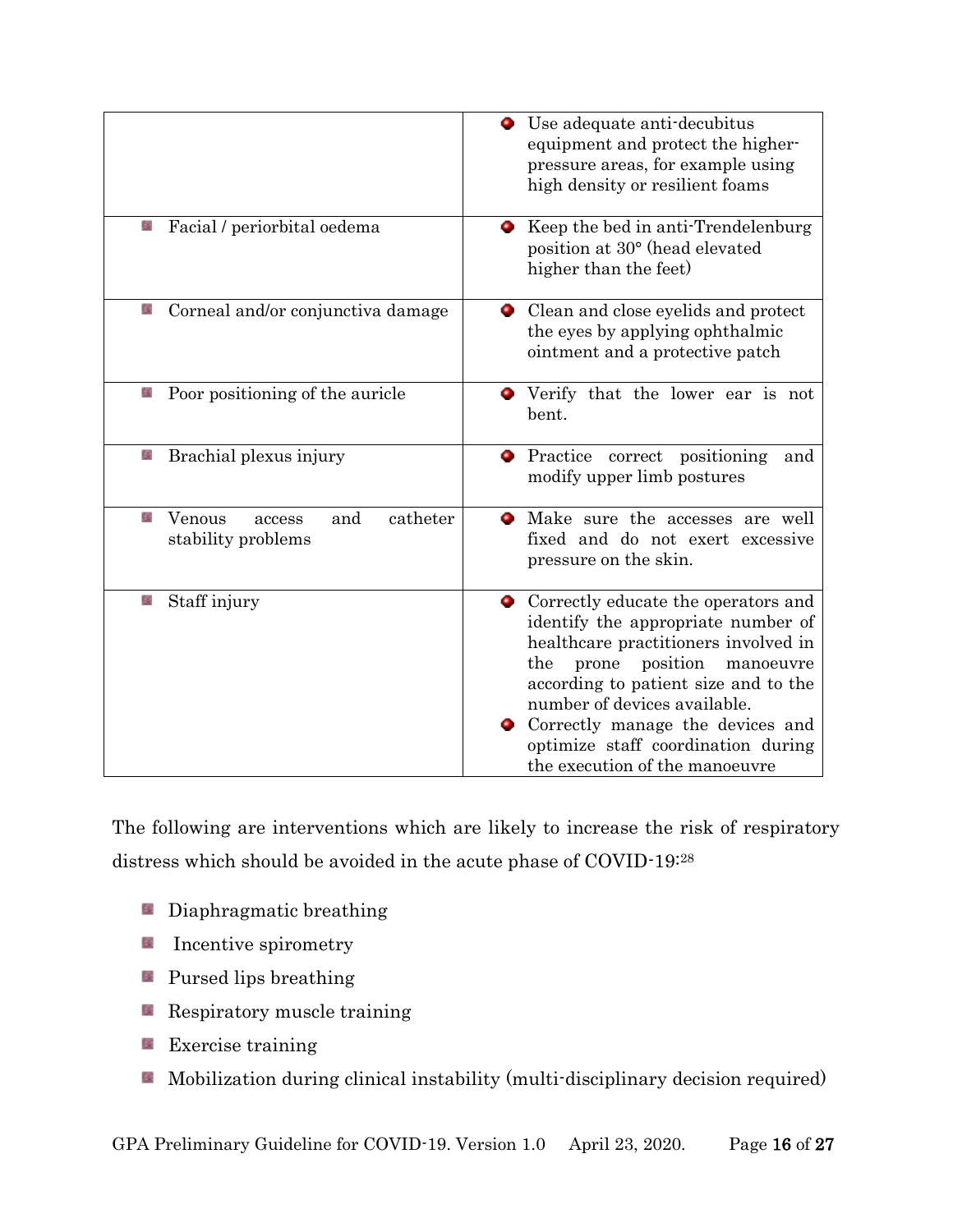- **Nasal washings**
- **Bronchial hygiene**
- $\blacksquare$  Thoracic mobilization

## 7.0 Rehabilitation and alternative option for healthcare

The ravaging effects of COVID-19 due to its rapid spread underscore the need for alternative healthcare to mitigate the exponential transmission. Technology driven method such as Tele-rehabilitation is being considered a useful option to minimize physical contact particularly at the rehabilitation phase. Previous reviews have lent supports for Tele-rehabilitation as a practical alternative to conventional face-toface rehabilitation therapy.<sup>29,30</sup> Three phases are identified: Primary, Secondary and Tertiary management as outlined below:

### 7.1 Primary management

Indication: People susceptible to COVID-19 (People of all ages)

Exercise type: 1. Aerobic exercises

2. Flexibility exercises

3. Strengthening exercises

**Precaution:** The WHO exercises prescription must be adhered to with vivid explanation to the clients.

## Recommendation

Visual or audio-visual exercises should be designed by PTs for dissemination via social media. This can also be reinforced with public education though workbooks and pamphlets.

## 7.2 Secondary management

Indication: mild to moderate COVID -19 patients

Exercise type: Refer Table 2 or Appendix 3.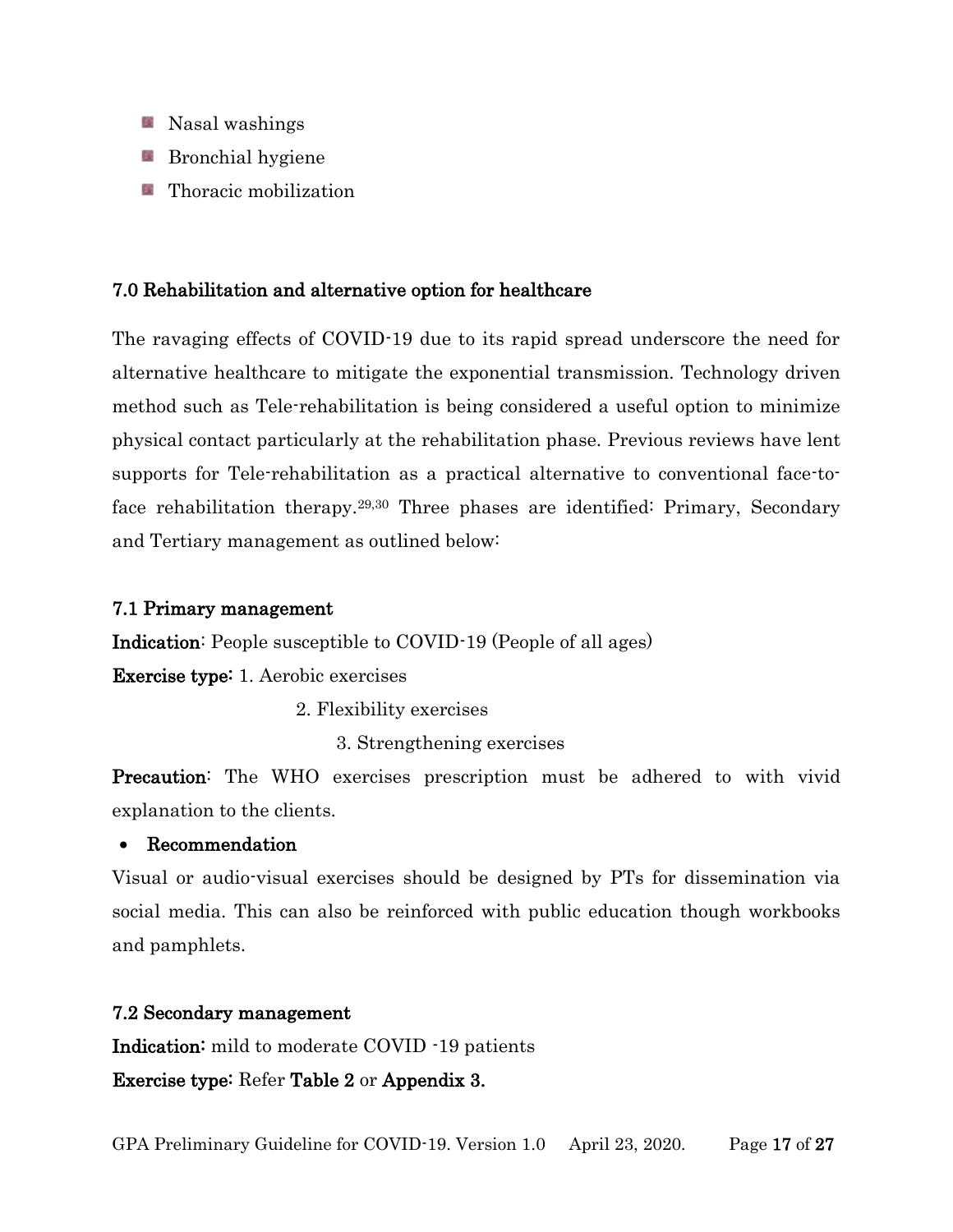**Precaution:** All exercises should be prescribed and supervised by the PTs through phone calls or video conferencing.

### Recommendation

Videoconferencing should be employed for managing COVID-19 patients with mild to moderate symptoms.

## 7.3 Tertiary management

There have been reports of stigmatization post-discharge from the isolation center. This development may pose negative emotional effects on the patients thereby limiting engagement in physical activity.

### Indication: Discharged COVID-19 patients

Exercise type: Same as primary management

**Precaution:** This should occasionally be supervised by a physiotherapist through a phone call

## Recommendation

Adequate monitoring is required through phone calls or video-conferencing. Patients also need re-assurance to defray fear and depression.

## N.B.

The above management strategy is more rewarding if performed with other healthcare professionals including Physicians, Dieticians, Occupational Therapists, Clinical Psychologists and rehabilitation nurses. Cross information and information sharing is very paramount.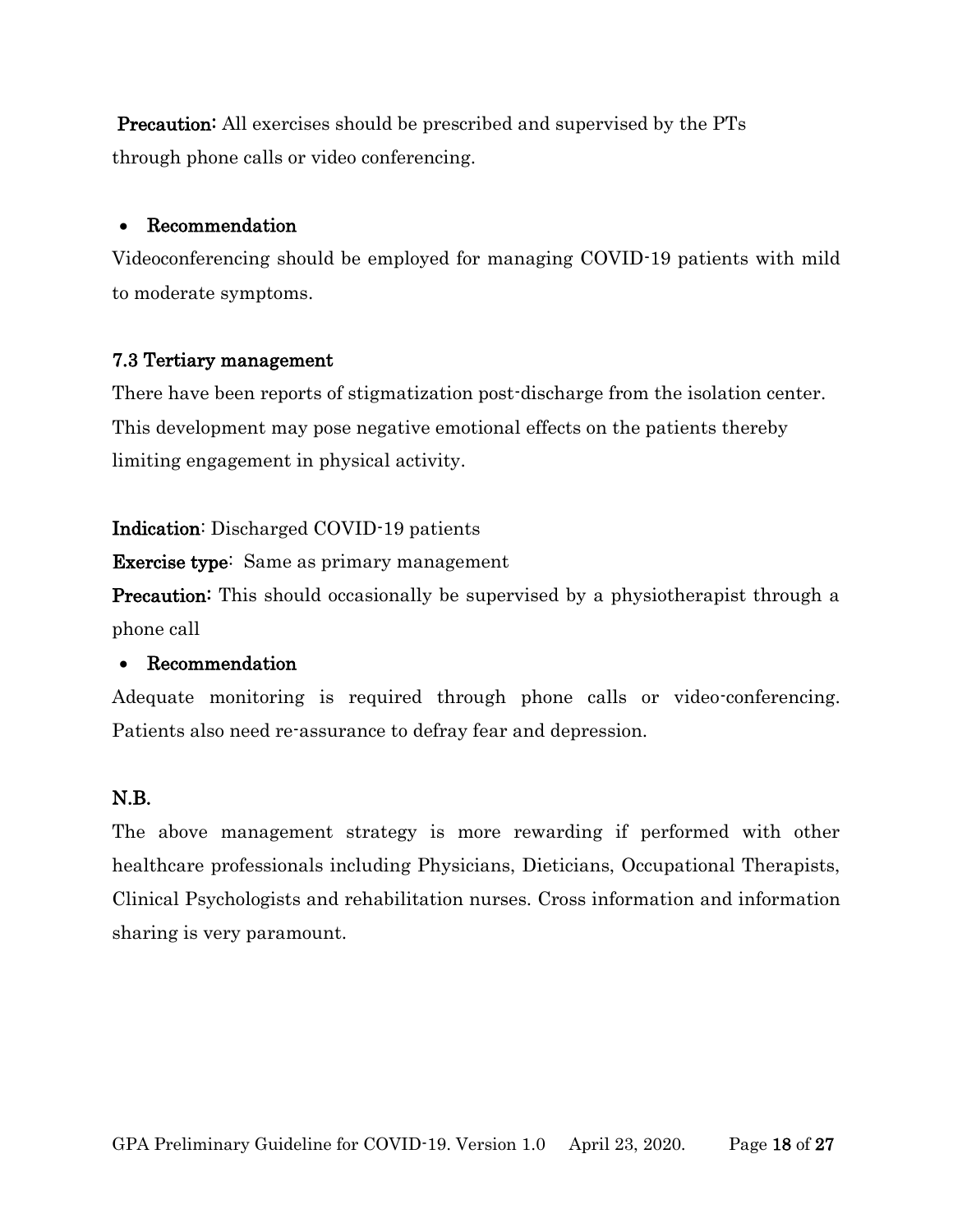### 8.0 Conclusion

The review process was premised on "adopt to adapt" principles due largely to the paucity of information locally on one hand and the novelty presented by the virus on the other. The validity of the document rests on the obtainment of information from reliable sources in order to keep abreast with global development on COVID-19.

### 9.0 Recommendation

- 1. In view of the scarcity of local physiotherapy-specific studies on COVID-19 and respiratory condition in general, a GPA-led randomized control trial is proposed for future use.
- 2. Members should use all the recommended procedures with strict adherence to the caution therein since information on COVID-19 is still evolving.
- 3. This document should be subjected to review after two years for update.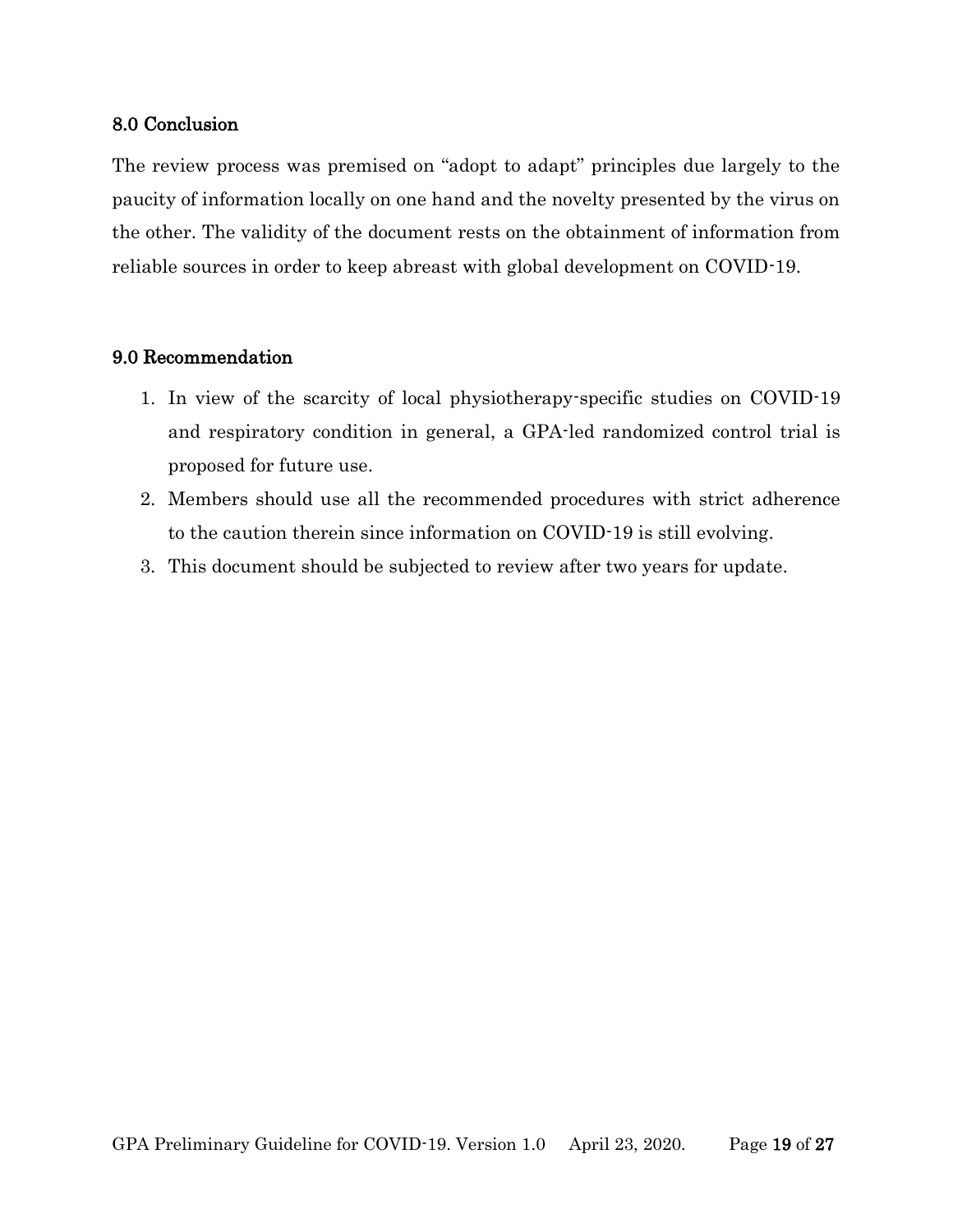## 10.0 References

- 1. World Health Organization. Coronavirus. Available from: https://www.who.int/health-topics/coronavirus (Accessed 11 April, 2020)
- 2. Marriam Webster Dictionary. Pandemic. Available from[:https://www.merriam-webster.com/dictionary/pandemic](https://www.merriam-webster.com/dictionary/pandemic) (Accessed 14 April, 2020)
- 3. World Health Organization. Coronavirus: situation reports. Available from: https://www.who.int/health-topics/coronavirus (Accessed 14 April, 2020)
- 4. Rachael Moses. COVID 19: Respiratory Physiotherapy On-Call Information and Guidance. Lancashire Teaching Hospitals. Version 1 dated 12th March 2020. Accessed 16 April, 2020.
- 5. Sun Q, Qiu H, Huang M, Yang Y. Lower mortality of COVID‑19 by early recognition and intervention: experience from Jiangsu Province. Ann. Intensive Care (2020) 10:33.
- 6. APTA Statement on Patient Care and Practice Management during COVID-19 Outbreak. 17 March2020 Available at http://www.apta.org/Coronavirus/Statement/ Accessed 17 April, 2020.
- 7. WHO 2020 Infection Prevention and Control: Available at [https://www.physio-pedia.com/Infection\\_Prevention\\_and\\_Control.](https://www.physio-pedia.com/Infection_Prevention_and_Control) Accessed 12 April, 2020.
- 8. World Health Organisation. Advice on the use of masks in the community, during home care and in health care settings in the context of the novel coronavirus (2019-nCoV) outbreak. Available at [https://www.who.int/publications-Accessed 14 March 2020](https://www.who.int/publications-Accessed%2014%20March%202020)
- 9. Liang, T.. Handbook of COVID-19 prevention and treatment. Zhejiang: Zhejiang University School of Medicine, 2020.
- 10.Ghana Health Service Situation Update, Covid-19 Outbreak in Ghana Available at [https://www.ghanahealthservice.org/covid19. Accessed18 April](https://www.ghanahealthservice.org/covid19.%20Accessed18%20April%202020)  [2020.](https://www.ghanahealthservice.org/covid19.%20Accessed18%20April%202020)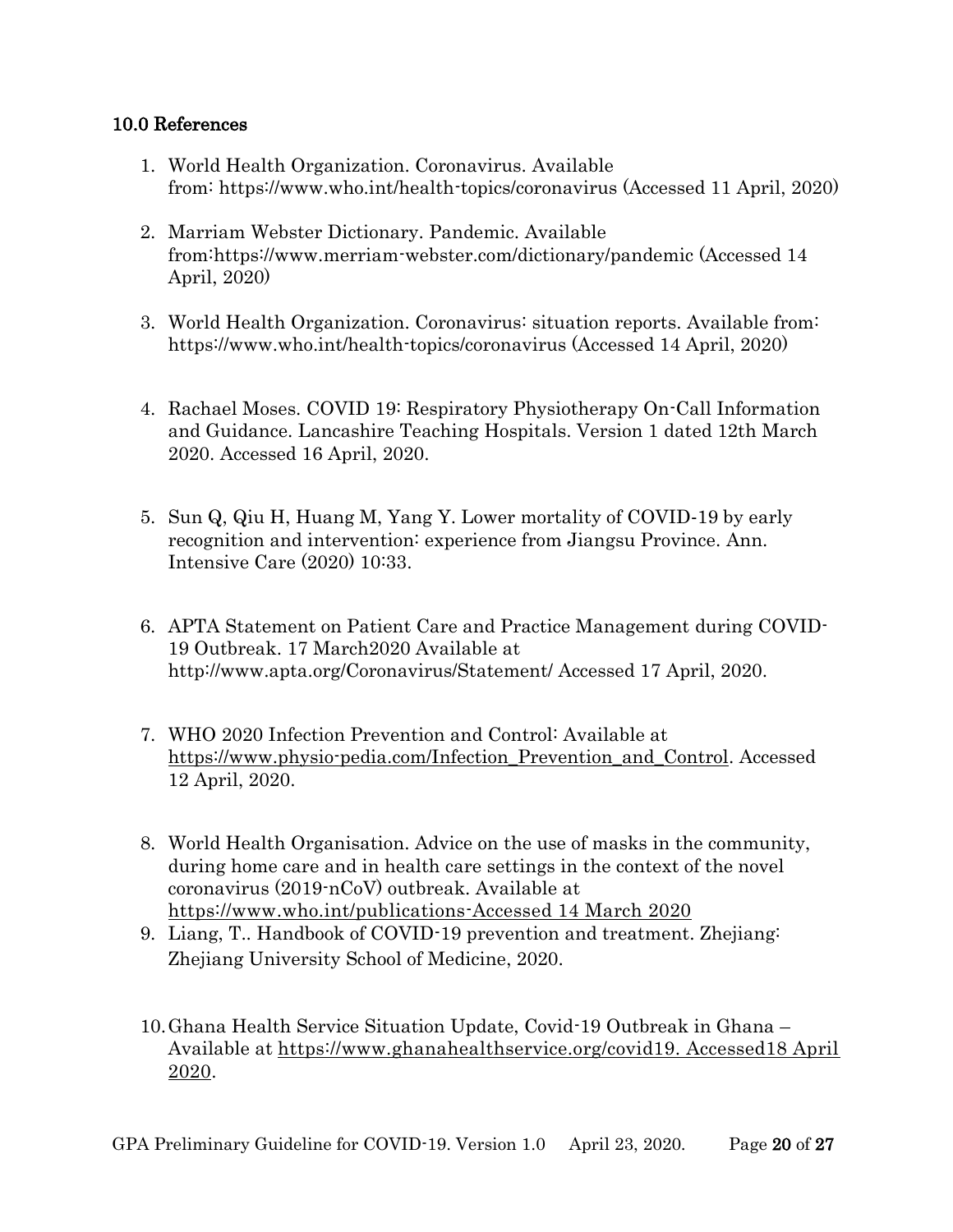- 11.Stockwell RE, Wood ME, Ballard E, Moore V, Wainwright CE, Bell SC. Current infection control practices used in Australian and New Zealand cystic fibrosis centers. BMC Pulmonary Medicine, 2020; 20:16. [https://doi.org/10.1186/s12890-020-1052-y.](https://doi.org/10.1186/s12890-020-1052-y) Downloaded April 15, 2020.
- 12.Centers for Disease Control and Prevention (CDC). 10 Things You Can Do to Manage COVID-19 at Home. Published on 13 March 2020. Available from https://youtu.be/qPoptbtBjkg. [accessed 16 April, 2020]
- 13.World Health Organisation. Home care for patients with suspected novel coronavirus (nCoV) infection presenting with mild symptoms and management of contacts. Accessed 14 March 2020
- 14.World Health Organization. Rational use of personal protective equipment for coronavirus disease 2019 (COVID 19). [https://apps.who.int/iris/bitstream/handle/10665/331215/WHO-2019](https://apps.who.int/iris/bitstream/handle/10665/331215/WHO-2019-nCov-IPCPPE_use-2020.1-eng.pdf) [nCov-IPCPPE\\_use-2020.1-eng.pdf](https://apps.who.int/iris/bitstream/handle/10665/331215/WHO-2019-nCov-IPCPPE_use-2020.1-eng.pdf) Accessed 14 April, 2020
- 15.Thomas P, Baldwin C, Bissett B, Boden I, Gosselink R, Granger CL, et al. Physiotherapy management for COVID-19 in the acute hospital setting. Recommendations to guide clinical practice. Version 1.0, published 23 March 2020
- 16.Steiner WA, Ryser L, Huber E, Uebelhart D. Aeschlimann A,Use of the ICF Model as a Clinical Problem-Solving Tool in Physical Therapy and Rehabilitation Medicine. PHYS THER. 2002; 82:1098-1107.
- 17.Pedersini P, Corbellini C, & Villafañe JH. Italian Physical Therapists' Response to the Novel COVID-19 Emergency. Physical Therapy, 2020.
- 18.Russell TA, & Arcuri, SM. A neurophysiological and neuropsychological consideration of mindful movement: clinical and research implications. Frontiers in human neuroscience 2015; 9, 282.
- 19.Deadman, P. The Transformative Power of Deep, Slow Breathing. Journal of Chinese Medicine, 2018; (116).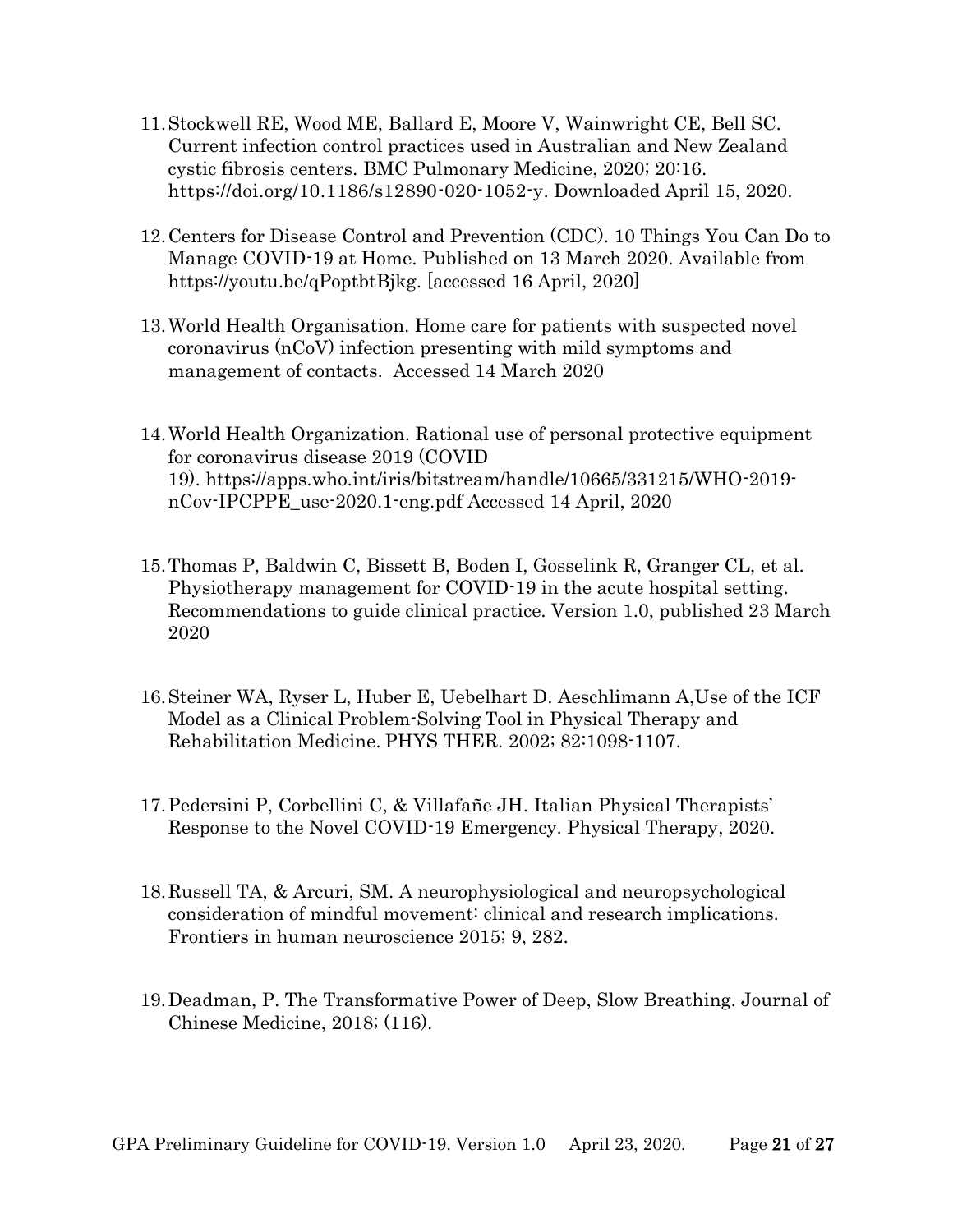- 20.Wilson L M, Morrison L & Robinson K A. Airway clearance techniques for cystic fibrosis: an overview of Cochrane systematic reviews. Cochrane Database of Systematic Reviews, (1), 2019.
- 21.Chaves GS, Freitas DA, Santino TA, Nogueira PAM, Fregonezi GA & Mendonca K M. Chest physiotherapy for pneumonia in children. Cochrane Database of Systematic Reviews, (1), 2019.
- 22.Yang M, Yan Y, Yin X, Wang BY, Wu, T, Liu G J, & Dong B R. Chest physiotherapy for pneumonia in adults. Cochrane Database of Systematic Reviews, (2), 2010.
- 23.Thomas A & Maxwell JL. Clinical Assessment for Adults, infant and child. In: cardiorespiratory physiotherapy: Adults and peadiatrics. Main E& Denehy L (eds). 5th edition, Elsevier, 2016
- 24.Elias, B., Shen, C. and Bar-Yam, Y.,. Respiratory Health for Better COVID-19 Outcomes, 2020.
- 25.Alhazzani WM, Moller Y, Arabi M, Loeb M, Gong E, Fan S. Oczkowski et al. Surviving sepsis campaign: Guidelines of the Management of Critically Ill Adults with Coronavirus Disease 2019 (COVID-19). Critical Care Medicine, 2020. EPub Ahead of Print.
- 26.Guérin C, Reignier J, Richard JC, Beuret P, Gacouin A, Boulain TM, et al, Prone positioning in severe acute respiratory distress syndrome. New England Journal of Medicine, 2013, 368(23), pp.2159-2168.
- 27.Thomas P, Baldwin C, Bissett B, Boden I, Gosselink R, Granger CL et al. Physiotherapy management for COVID-19 in the acute hospital setting: clinical practice recommendations. Journal of Physiotherapy. Available at https://www.journals.elsevier.com/journal-of-physiotherapy. Accessed 16 April, 2020.
- 28.Lazzeri M, Lanza A, Bellini R, Bellofiore A, Cecchetto S, Colombo A., et al. Respiratory physiotherapy in patients with COVID-19 infection in acute setting: a Position Paper of the Italian Association of Respiratory Physiotherapists (ARIR). Monaldi Archives for Chest Disease, 2020; 90(1).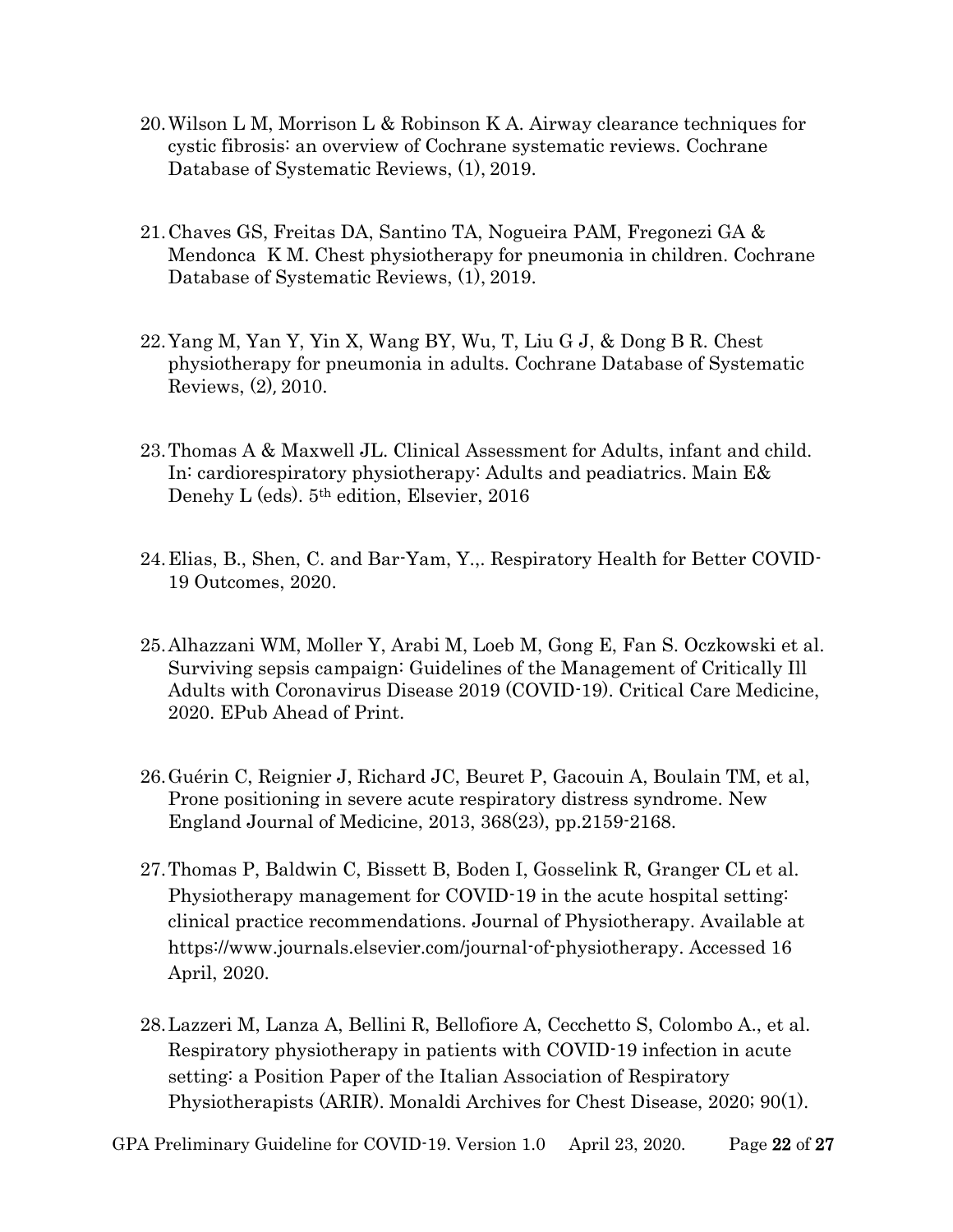- 29.Shuka H and Thakker D. Role of telerehabilitation in patients following total knee arthroplasty. Evidence from systematic literature review and metaanalysis. J Telemed Telecare 2016.
- 30.Cottrel AM, Galea OA, O'Leary SP, Hill AJ and Russell T. Real-time telerehabilitation for the treatment of musculoskeletal conditions is effective and comparable to standard practice: A systematic review and metaanalysis.Clin Rehab. 2016;1-4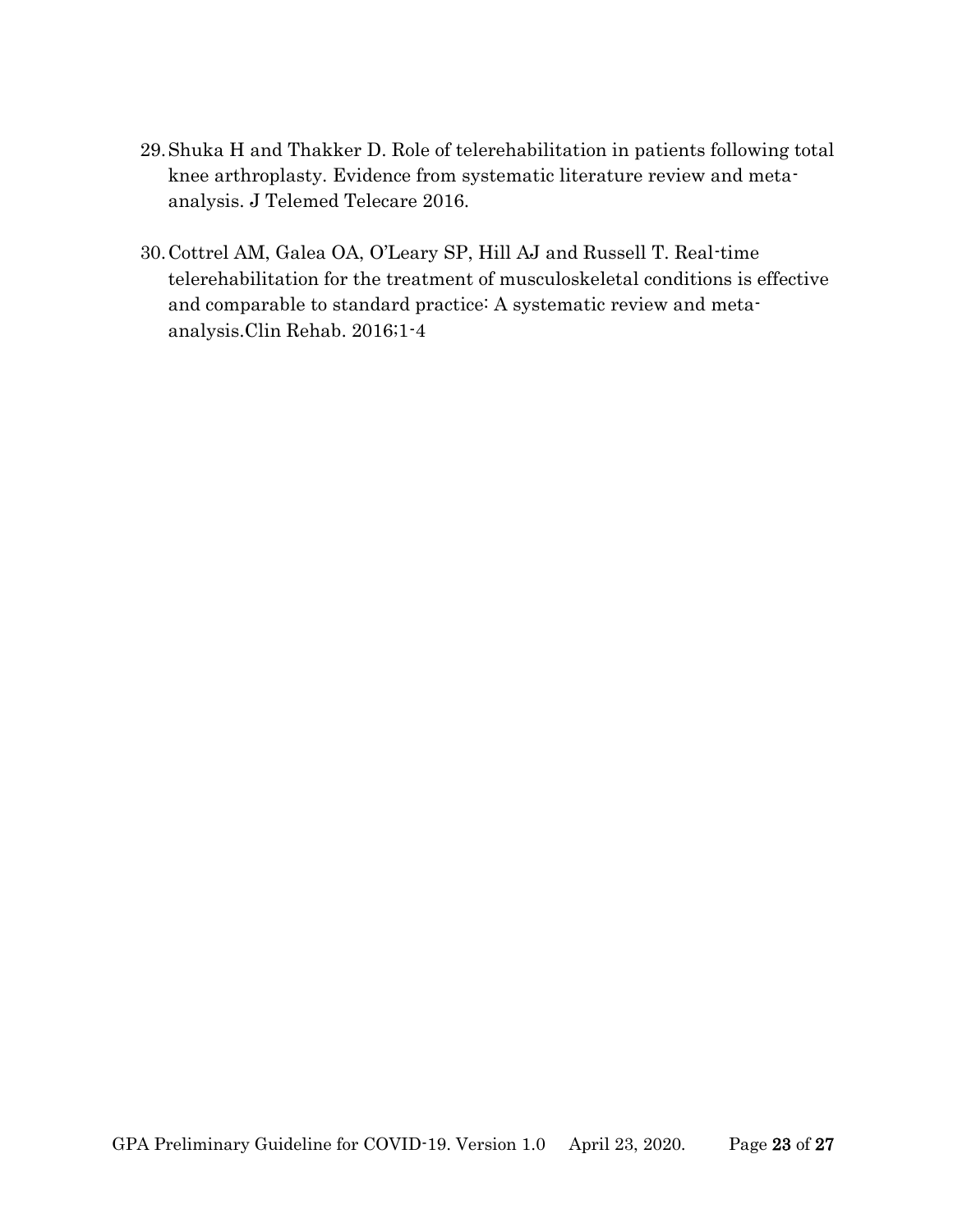# **Appendix 1: Further Reading Sources**

- 1. https://www.cdc.gov/coronavirus/2019 ncov/communication/factsheets.html
- 2. [https://www.cochrane.org/news/special-collection-coronavirus-covid-19](https://www.cochrane.org/news/special-collection-coronavirus-covid-19-evidence-relevant-critical-care) [evidence-relevant-critical-care](https://www.cochrane.org/news/special-collection-coronavirus-covid-19-evidence-relevant-critical-care) - Evidence Relevant to Critical Care (Cochrane)
- 3. <https://www.cdc.gov/flu/professionals/infectioncontrol/resphygiene.htm> Infection Control Respiratory Hygiene
- 4. [https://www.thelancet.com/coronavirus?dgcid=etoc](https://www.thelancet.com/coronavirus?dgcid=etoc-edschoice_email_tlcoronavirus20)[edschoice\\_email\\_tlcoronavirus20](https://www.thelancet.com/coronavirus?dgcid=etoc-edschoice_email_tlcoronavirus20) - The Lancet COVID-19 Resource Center
- 5. <https://www.coursera.org/learn/covid-19?#syllabus> This is a current online course offered through Imperial College London
- 6. [https://coronavirus.jhu.edu](https://coronavirus.jhu.edu/) the Johns Hopkins University & Medicine Coronavirus Resource Center
- 7. [JAMA network Coronavirus Disease 2019 \(COVID-19\)](https://jamanetwork.com/journals/jama/pages/coronavirus-alert) research articles related to the pandemic
- 8. [Respiratory physiotherapy in patients with COVID-19 infection in acute](https://www.monaldi-archives.org/index.php/macd/article/view/1285)  [setting: a Position Paper of the Italian Association of Respiratory](https://www.monaldi-archives.org/index.php/macd/article/view/1285)  [Physiotherapists \(ARIR\)](https://www.monaldi-archives.org/index.php/macd/article/view/1285)
- 9. [Link to a real-time map of global cases by Johns Hopkins University](https://www.arcgis.com/apps/opsdashboard/index.html#/bda7594740fd40299423467b48e9ecf6) This article explains it further
- [https://www.thelancet.com/journals/laninf/article/PIIS1473-](https://www.thelancet.com/journals/laninf/article/PIIS1473-3099(20)30120-1/fulltext) [3099\(20\)30120-1/fulltext](https://www.thelancet.com/journals/laninf/article/PIIS1473-3099(20)30120-1/fulltext)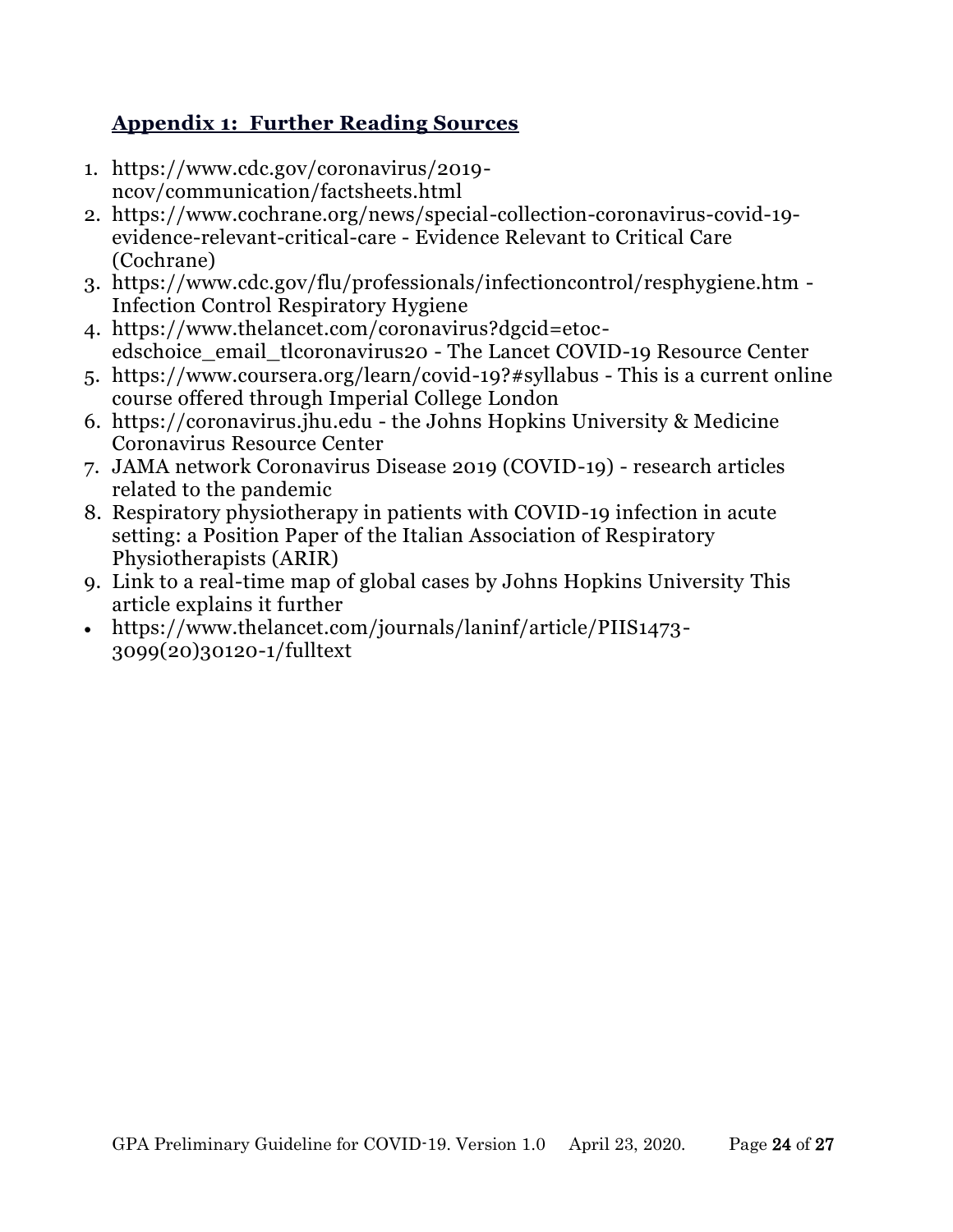## Appendix 2: General Requirements by PTs

Offering advice on mental

Initiate active and passive screening of clients

**■** Offering proactive advice on general health

state of the clients

hygiene

鱼。

圈 圖

Phone call

**Work with PPE** Provide education by

**■** Sharing knowledge



- Treat the patient in a single room
- Limit the number of staff present
- Minimize entry and exit from the room
- Take adequate breaks during shifts
- Avail the patients for ongoing support
- Document all your activities with the client
- n general health  $\mathbf{r}$  C approximation immunosuppressed and those with  $\mathbf{r}$ **Pregnant PTs, those who are > 60 years,** underlying respiratory illness should not come in contact with COVID\_19 clients.

## Community Care Setting

PTs should check if the client will be able to:

- $\triangle$  Adhere to precautions
- $\blacksquare$  Handle safety concerns
- **■** Obtain adequate information
- Adhere to basic hand and respiratory hygiene
- **■** Receive ongoing support from the local authority PTs should take the following cautions:
	- Obtain appropriate PPE
	- Avoid direct contact with bodily fluids
	- Avoid contact with contaminated surface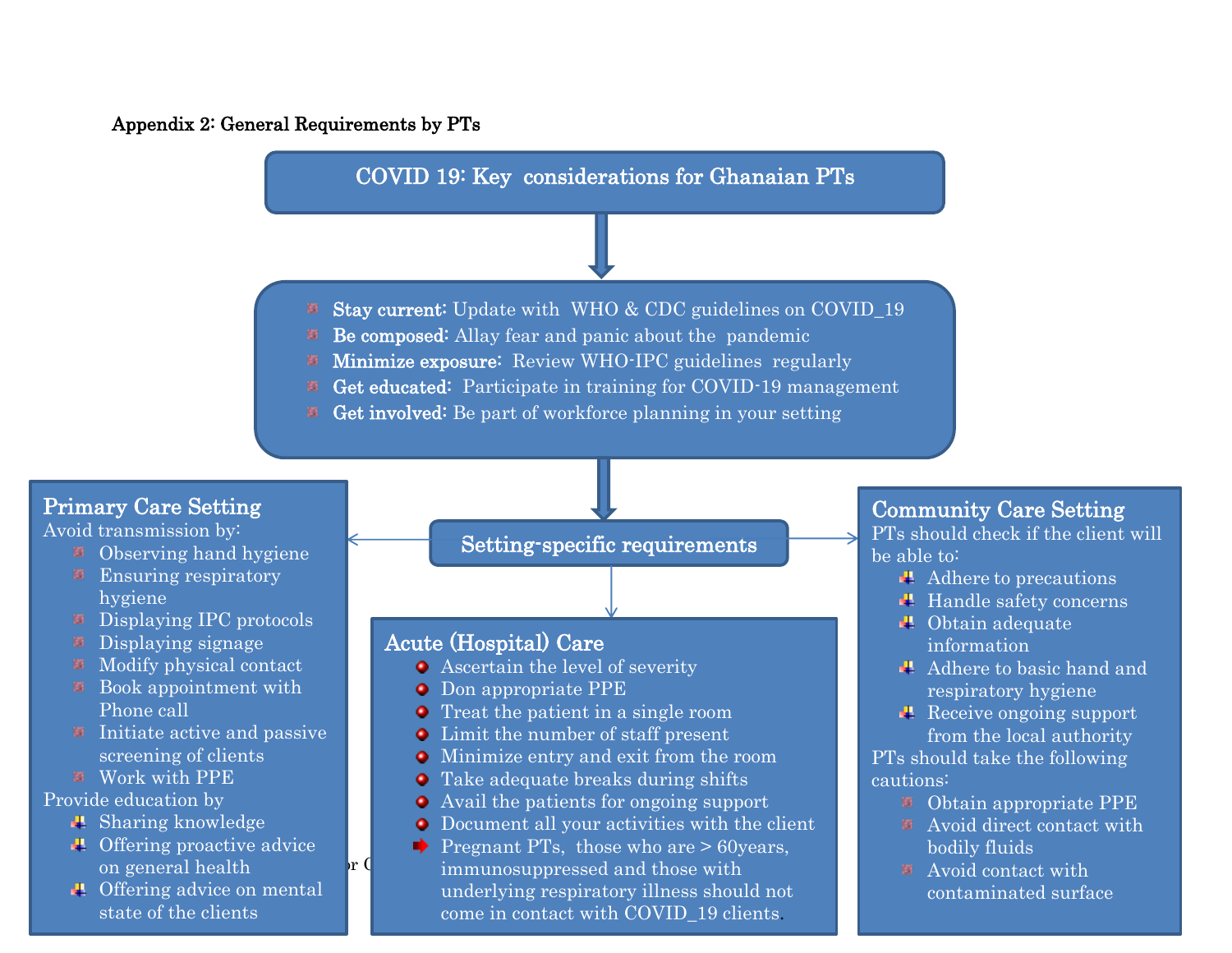

### Appendix 3: COVID Assessment and Management

GPA Preliminary Guideline for COVID-19. Version 1.0 April 23, 2020. Page 26 of 27